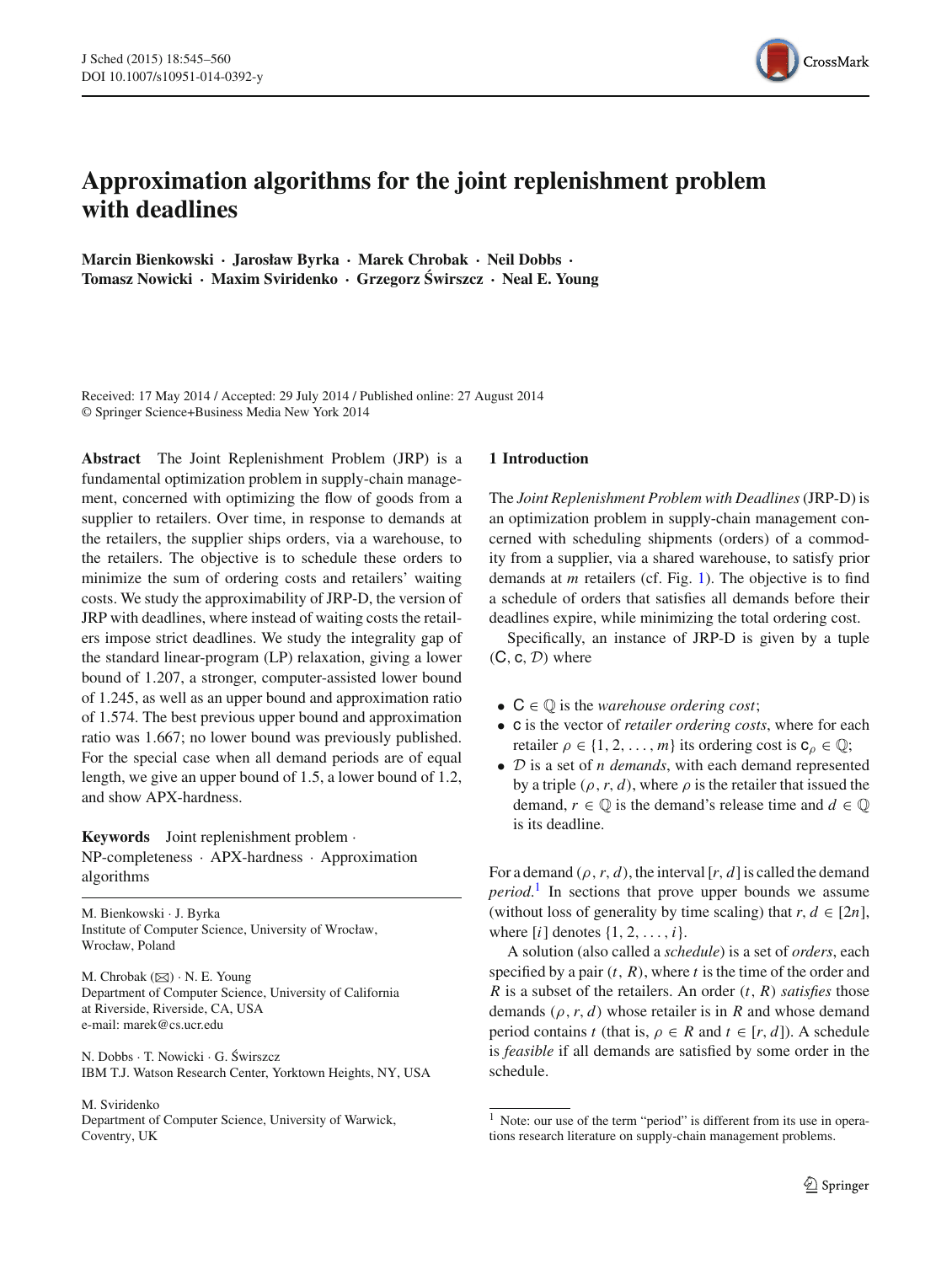

<span id="page-1-0"></span>Fig. 1 An instance with four retailers, represented by a tree with ordering costs as weights assigned to its edges. The cost of an order is the total weight of the subtree connecting the supplier and the involved retailers

The *cost* of order  $(t, R)$  is the ordering cost of the warehouse plus the ordering costs of respective retailers, i.e.,  $C + \sum_{\rho \in R} c_{\rho}$ . It is convenient to think of this order as consisting of a warehouse order of cost C, which is then joined by each retailer  $\rho \in R$  at cost  $c_\rho$ . The cost of the schedule is the sum of the costs of its orders. The objective is to find a feasible schedule of minimum cost.

**Previous results** The decision variant of JRP-D was shown to be strongly NP-complete by Becchetti et al. [\(2009\)](#page-15-0). (They considered an equivalent problem of packet aggregation with deadlines on two-level trees.) Nonner and Souza [\(2009\)](#page-15-1) then showed that JRP-D is APX-hard, even if each retailer issues only three demands. [Levi et al.](#page-15-2) [\(2006\)](#page-15-2) gave a 2 approximation algorithm based on a primal-dual scheme. Using ran[domized](#page-15-4) [rounding,](#page-15-4) [Levi](#page-15-4) [et](#page-15-4) [al.](#page-15-4) [\(2008\)](#page-15-3)[;](#page-15-4) Levi and Sviridenko [\(2006](#page-15-4)) (building on [Levi et al. 2005\)](#page-15-5) improved the approximation ratio to 1.8; [\(Nonner and Souza 2009\)](#page-15-1) reduced it further to 5/3. These results use a natural linearprogram (LP) relaxation, which we use too.

Th[e randomized-rounding approach from](#page-15-1) Nonner and Souza [\(2009](#page-15-1)) uses a natural rounding scheme whose analysis can be reduced to a probabilistic game. For any probability distribution  $p$  on [0, 1], the integrality gap of the LP relaxation is at most  $1/Z(p)$ , where  $Z(p)$  is a particular statistic of *p* (see Lemma [1\)](#page-2-0). The challenge in this approach is to find a distribution where  $1/Z(p)$  is small. Nonner and Souza show that there is a distribution *p* with  $1/\mathcal{Z}(p) \le 5/3 \approx 1.67$ . As long as the distribution can be sampled from efficiently, the approach yields a polynomial-time  $(1/Z(p))$ -approximation algorithm.

**Our contributions** We prove that there is a distribution *p* with  $1/\mathcal{Z}(p) \leq 1.574$ . We present this result in two steps: we show the bound  $e/(e-1) \approx 1.58$  with a simple and elegant analysis, then improve it to 1.574 by refining the underlying distribution. This shows that the integrality gap is at most 1.574 and it gives a 1.574-approximation algorithm. We also prove that the LP integrality gap is *at least* 1.207 and we provide a computer-assisted proof that this gap is at least 1.245. As far as we know, no explicit lower bounds have been previously published.

For the special case when all demand periods have the same length (as occurs in applications where time-to-delivery is globally standardized), we give an upper bound of 1.5, a lower bound of 1.2, and show APX-hardness.

**Other related work** JRP-D is a special case of the Joint Replenishment Problem (JRP). In JRP, instead of having a deadline, each demand is associated with a delay-cost function that specifies the cost for the delay between the time the demand is released and the time it is satisfied by an order. JRP is NP[-complete, even if the delay cost is linear \(](#page-15-6)Arkin et al. [1989](#page-15-6); [Nonner and Souza 2009](#page-15-1)). JRP is in turn a special case of the One-Warehouse Multi-Retailer (OWMR) problem, where the commodities may be stored at the warehouse for a given cost per time unit. The 1.8-approximation by Levi et al. [\(2006\)](#page-15-4) holds also for OWMR. JRP was also studied in the online scenario: a 3-competitive algorithm was given by Buchbinder et al. [\(2008](#page-15-7)) (see also [Brito et al.](#page-15-8) [2012](#page-15-8)).

The JRP model is an abstraction of a number of other optimization problems that arise in supply-chain management. It is often presented as an inventory-management problem, where all demands need to be satisfied immediately from the current inventory. In that scenario, orders are issued to replenish the inventory, ensuring that all future demands are met. (In contrast, in our model the orders are issued to satisfy *past* demands and there is no inventory.) Depending on the application, orders can represent deliveries (via a shared warehouse), or a manufacturing process that involves a joint set-up cost and individual set-up costs for retailers. The objective is to minimize the total cost, defined as the sum of ordering costs and inventory holding costs.

Another generalization of JRP involves a tree-like structure with the supplier in the root and retailers at the leaves, modeling control packet aggregation in computer networks. A 2-approximation is known for the variant with deadlines [\(Becchetti et al. 2009\)](#page-15-0); the case of linear delay costs has also been studied [\(Khanna et al. 2002](#page-15-9); [Brito et al. 2012](#page-15-8)). Recently, Chaves (private communication) has shown that the generalization of JRP to arbitrary trees, even for arbitrary waiting cost functions, can be approximated within a factor of 2 through a reduction to the multi-stage assembly problem, see [Levi et al.](#page-15-2) [\(2006](#page-15-2)).

## <span id="page-1-1"></span>**2 Upper bound of 1***.***574**

In this section, we derive our approximation algorithms for JRP-D, showing an approximation ratio of  $e/(e-1) \approx 1.58$ , which we then improve to 1.574. Both algorithms are based on randomized LP-rounding.

**The LP relaxation** For the rest of this section, fix an arbitrary instance  $\mathcal{I} = (C, c, \mathcal{D})$  of JRP-D. Let finite set  $\mathcal{U} \subset \mathbb{Q}$ contain the release times and deadlines. Here is the standard LP relaxation of the problem: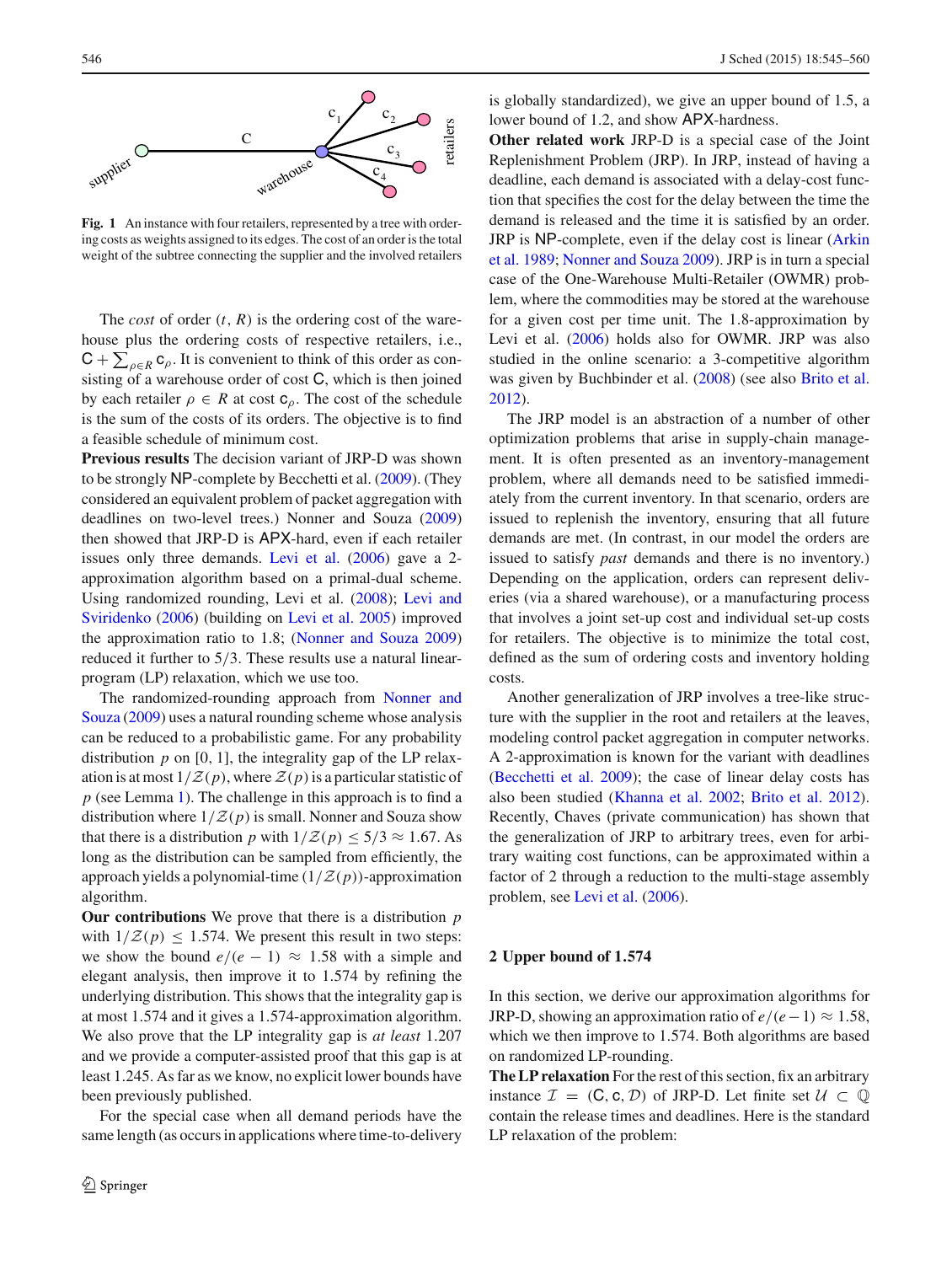<span id="page-2-3"></span>minimize 
$$
\text{cost}(x) = \sum_{t \in \mathcal{U}} (\text{C} x_t + \sum_{\rho=1}^m \text{C}_{\rho} x_t^{\rho})
$$
  
\nsubject to  $x_t, x_t^{\rho} \ge 0$  for all  $t \in \mathcal{U}, \rho \in \{1, ..., m\}$   
\n $x_t \ge x_t^{\rho}$  for all  $t \in \mathcal{U}, \rho \in \{1, ..., m\}$   
\n(1)

$$
\sum_{t \in \mathcal{U} \cap [r,d]} x_t^{\rho} \ge 1 \quad \text{for all } (\rho, r, d) \in \mathcal{D}.
$$
 (2)

**The statistic**  $\mathcal{Z}(p)$ . Let p be a probability distribution on [0, 1]. As we are about to show, the approximation ratio of algorithm Round*<sup>p</sup>* (defined below) and the integrality gap of the LP are at most  $1/Z(p)$ , where  $Z(p)$  is defined by the f[ollowing so-called](#page-15-1) *tally game* (following Nonner and Souza [2009\)](#page-15-1). To begin the game, fix any *threshold*  $z \geq 0$ , then draw a sequence of independent samples  $s_1, s_2, \ldots, s_h$ from  $p$ , stopping when their sum exceeds  $z$ , that is when  $s_1 + s_2 + \cdots + s_h > z$ . Call  $z - (s_1 + s_2 + \cdots + s_{h-1})$ the *waste*. Note that, since the waste is less than *sh*, it is in [0, 1). Let  $W(p, z)$  denote the expectation of the waste. Abusing notation, let  $\mathbf{E}[p]$  denote the expected value of a single sample drawn from  $p$ . Then  $\mathcal{Z}(p)$  is defined by

$$
\mathcal{Z}(p) = \min\left\{\mathbf{E}[p], 1 - \sup_{z \ge 0} \mathcal{W}(p, z)\right\}.
$$

Note that the distribution *p* that chooses  $\frac{1}{2}$  with probability 1 has  $\mathcal{Z}(p) = \frac{1}{2}$ . The challenge is to simultaneously increase **E**[*p*] and reduce the maximum expected waste.

**A generic randomized-rounding algorithm** The upper bound of 1.574 relies on a randomized-rounding algorithm, Round*p*. The algorithm is parameterized by an arbitrary probability distribution *p* on [0, 1] and gives a  $(1/\mathcal{Z}(p))$ approximation:

<span id="page-2-0"></span>**Lemma 1** *For any distribution p on* [0, 1] *and fractional LP solution*  $\mathbf{x}$ *, if*  $\mathcal{Z}(p) > 0$ *, then with probability 1, Algorithm*  $\text{Round}_p(C, c, D, x)$  *returns a feasible schedule. The expected cost of the schedule is at most*  $\cos(x)/\mathcal{Z}(p)$ *.* 

The main ideas underlying Round*<sup>p</sup>* and its analysis are from [Nonner and Souza](#page-15-1) [\(2009](#page-15-1)); the presentation here (Sect. [2.1\)](#page-2-1) addresses some technical subtleties. Subsequent sections (with a minor exception) use Lemma [1](#page-2-0) as a black box; they can be read independently of the proof in Sect. [2.1.](#page-2-1)

## <span id="page-2-1"></span>2.1 The details of Round*<sup>p</sup>* and proof of Lemma [1](#page-2-0)

Fix an arbitrary optimal fractional solution *x* of the LP relaxation for instance  $I$ . As previously discussed, without loss of generality we can assume that the given universe  $U$  of release times and deadlines is [*U*], where  $U \leq 2n$  is the maximum deadline. We focus on producing a "rounded"



<span id="page-2-2"></span>**Fig. 2** The continuous solution  $\overline{x}$ : the universe is  $\overline{U} = (0, U]$ . At each time *t* in  $\overline{U}$ , the solution ships at rate  $\overline{x}_t = x_{[t]}$ , while each retailer  $\rho$  takes at rate  $\overline{x}_t^{\rho} = x_{[t]}^{\rho}$ . During any demand period  $(r - 1, d]$ , the retailer's cumulative take is at least 1

schedule *S* for *I* with expected cost at most  $1/Z(p)$  times  $\text{cost}(x) = \sum_{j=1}^{U} (C x_j + \sum_{\rho} c_{\rho} x_j^{\rho}).$ 

**Extend to continuous time** To start, we recast the problem of rounding *x* as a continuous-time problem. Extend the universe U of times from the discrete set  $U = [U]$  to the continuous interval  $\overline{\mathcal{U}} = (0, U]$  and relax each demand period  $[r, d]$ , replacing it with the half-open period  $(r - 1, d]$ . Let  $\overline{\mathcal{I}}$  denote the modified instance. To find a schedule *S* for the given instance  $\mathcal{I}$ , we will find a schedule *S* for  $\mathcal{I}$ , then take  $S = \{([t], R) : (t, R) \in \overline{S}\}$ . *S* clearly has the cost not larger than that of  $\overline{S}$  and is also feasible (because the release times and deadline are integers).

For the algorithm, reinterpret the fractional solution *x* as a *continuous-time* solution  $\overline{x}$  over universe  $\overline{U}$ : as  $t \in \overline{U}$  ranges continuously from 0 to *U*, the continuous-time solution  $\bar{x}$ ships continuously at the *shipping rate*  $\overline{x}_t = x_{\lceil t \rceil}$  and has each retailer  $\rho$  join at his *take rate*  $\overline{x}_t^{\rho} = x_{[t]}^{\rho}$ . The example at the top of Fig. [2](#page-2-2) illustrates  $\bar{x}$  over time.

At each time  $t$  in  $\overline{U}$ , define the *total shipped* up to time *t* to be  $\sigma(t) = \int_0^t \overline{x}_t dt = \int_0^t x_{[t]} dt$ . Define  $\rho$ 's *take* up to time *t* to be  $\tau_p(t) = \int_0^t \overline{x}_t^{\rho} dt = \int_0^t x_{[t]}^{\rho} dt$ . Over any interval (*t*, *t*'], define the amount shipped to be  $\sigma(t') - \sigma(t)$ . Likewise define  $\rho$ 's take to be  $\tau_{\rho}(t') - \tau_{\rho}(t)$ .

**The algorithm** Round<sub>p</sub> draws samples  $(s_1, s_2, \ldots, s_I)$ i.i.d. from the distribution  $p$ , stopping when the sum of the samples first exceeds  $\sigma(U) - 1$ . It creates orders at the times  $\mathbf{t} = (t_1, t_2, \dots, t_I)$  such that, for each  $i \in [I]$ , the continuous-time solution  $\overline{x}$  ships  $s_i$  units in interval  $(t_{i-1}, t_i]$ (interpreting  $t_0$  as 0). By the choice of the number of samples *I*,  $\overline{x}$  ships strictly less than 1 unit in  $(t_I, U]$ .

After **Round**<sub>p</sub> chooses **t**, for each retailer  $\rho$  independently, it has  $\rho$  join a minimum-size subset of the orders that satisfies  $\rho$ 's demands. (It computes this optimal subset using the standard earliest-deadline-first algorithm.) This determines the schedule  $\overline{S}$  for the continuous-time instance  $I$ . To get the schedule *S* for the original instance  $I$ , the algorithm shifts each order time  $t_i$  to its ceiling  $[t_i]$ . The algorithm is shown in Fig. [3.](#page-3-0)

We remark that, in practice, modifying the algorithm to round up the times as soon as they are chosen might yield lower-cost solutions for some instances. That is, take each  $t_i$  to be the minimum integer such that the amount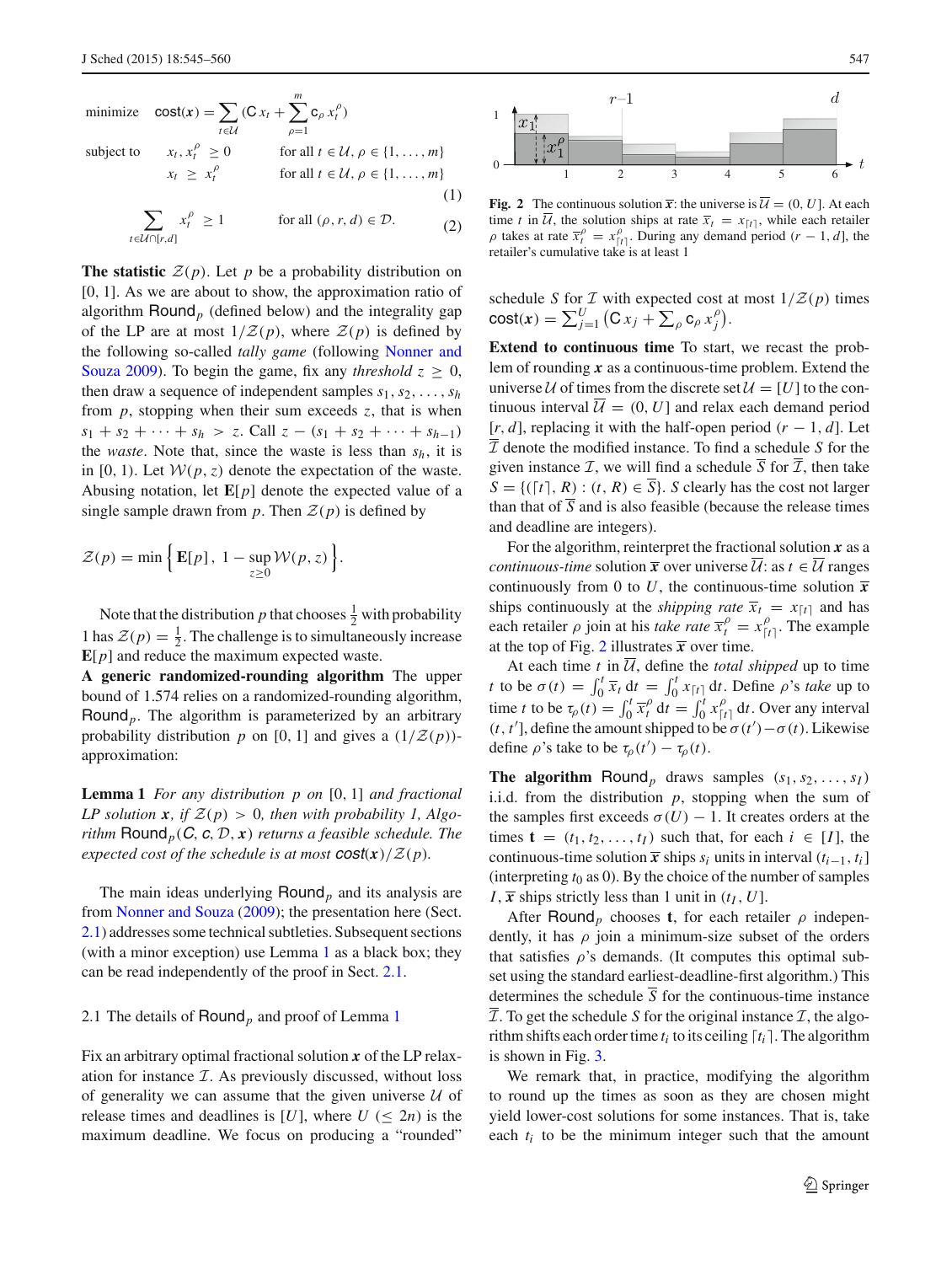<span id="page-3-0"></span>**Fig. 3** Round<sub>p</sub>(C, c,  $\mathcal{D}, x$ ) randomly rounds the continuous-time fractional solution *x*

|    | 1: Draw samples $(s_1, s_2, s_3, \ldots, s_l)$ i.i.d. from p, stopping when the sum of the samples first                                |
|----|-----------------------------------------------------------------------------------------------------------------------------------------|
|    | exceeds $\sigma(U) - 1$ . Schedule orders at times in $\mathbf{t} = (t_1, t_2, \dots, t_I)$ such that, for each $i \in [I],$            |
|    | each $t_i$ is the minimum such that $\bar{x}$ ships $s_i$ units in the interval $(t_{i-1}, t_i]$ (interpreting $t_0$                    |
|    | as 0). (By the choice of I, $\bar{x}$ ships strictly less than 1 unit in interval $(t_I, U)$ .)                                         |
|    | 2: for each $\rho \in [m]$ do                                                                                                           |
| 3: | Use the earliest-deadline-first algorithm to choose a minimum-size subset of the orders for $\rho$                                      |
|    | to join to satisfy his demands. More explicitly:                                                                                        |
| 4: | while retailer $\rho$ has any not-yet-satisfied demand $(\rho, r, d)$ do                                                                |
| 5: | Let $d^*$ be the earliest deadline of such a demand.                                                                                    |
| 6: | Have $\rho$ join the order at time $T = \max\{t_i \in \mathbf{t} : t_i \leq d^*\}.$                                                     |
| 7: | end while                                                                                                                               |
|    | 8: end for                                                                                                                              |
|    | 9: Let $\overline{S}$ denote the resulting schedule for $\overline{\mathcal{I}}$ . Return $S = \{([t], R) : (t, R) \in \overline{S}\}.$ |
|    |                                                                                                                                         |

shipped over interval  $(t_{i-1}, t_i)$  is at least  $s_i$  (interpreting  $t_0$ ) as 0). Stop when the amount shipped over  $(t_i, U]$  is less than 1.

*Proof* (Lemma [1\)](#page-2-0) *Correctness and feasibility* We claim first that the number *I* of order times in line 1 has finite expectation; in other words, with probability 1, *I* is finite—line 1 finishes. This follows from standard calculation: *I* is the number of samples taken before the sum of the samples exceeds  $\sigma(U) - 1$ . Since  $\mathbf{E}[p] \geq \mathcal{Z}(p) > 0$ , there exists  $\epsilon > 0$ such that  $Pr[s \geq \epsilon] \geq \epsilon$ . Thus, the expected number of samples needed to increase the sum by  $\epsilon$  is at most  $1/\epsilon$ . By linearity of expectation, the expected number of samples needed to increase the sum by  $\sigma(U)$  is at most  $\sigma(U)/\epsilon^2$ . Thus,  $\mathbb{E}[I] \leq \sigma(U)/\epsilon^2 < \infty$ .

In the argument below (for cost estimation) we show that each iteration of the inner loop on line 4 satisfies some not yet-satisfied demand  $(\rho, r, d)$ . Thus, with probability 1, Round*<sup>p</sup>* terminates. By inspection, it does not terminate until all demands are satisfied. Thus, with probability 1, Round*<sup>p</sup>* returns a feasible solution.

*Cost of the schedule* We use the following basic properties of  $\overline{x}$ .

- 1. Over any interval  $(t, t') \subseteq U$ , each retailer  $\rho$ 's take is at most the amount shipped. This follows directly from LP constraint [\(1\)](#page-2-3).
- 2. For each demand  $(\rho, r, d)$ , retailer  $\rho$ 's take over the demand period  $(r-1, d]$  is at least 1. This holds because the take equals  $\sum_{t=r}^{d} x_t$ , which is at least 1 by LP constraint [\(2\)](#page-2-3). Consequently, the amount shipped over (*r* − 1, *d*] is also at least 1.

The given fractional solution  $x$  has warehouse cost  $C \sigma(U)$  and retailer cost  $\sum_{\rho} c_{\rho} \tau_{\rho}(U)$ . (Recall that  $\sigma(U)$ is the amount  $\bar{x}$  ships up to time *U* while  $\tau_{\rho}(U)$  is  $\rho$ 's take up to time *U*.)

The algorithm's schedule *S* has warehouse cost C *I* and retailer cost  $\sum_{\rho} \mathsf{c}_{\rho} J_{\rho}$ , where *I* is the number of orders placed in line 1 and  $J_\rho$  is the number of those orders joined by  $\rho$  in lines 3–7.

We show  $\mathbf{E}[I] \le \sigma(U)/\mathcal{Z}(p)$  and  $\mathbf{E}[J_{\rho}] \le \tau_{\rho}(U)/\mathcal{Z}(p)$ . By linearity of expectation, these bounds imply that the schedule's expected cost is a most  $1/\mathcal{Z}(p)$  times the cost of *x*, proving the lemma.

First analyze **E**[*I*], the expected number of samples until the sum of the samples exceeds  $\sigma(U) - 1$ . Clearly *I* is a stopping time.<sup>[2](#page-3-1)</sup> As noted previously, *I* has finite expectation. So, by Wald's Lemma (see Appendix), the expectation of the sum of the first *I* samples is not smaller than the expectation of *I* times the expectation of each sample:  $\mathbf{E}[\sum_{i=1}^{I} s_i] \geq$ **E**[*I*]**E**[*p*]. The sum is at most  $\sigma(U)$ , because the sum of the first  $I - 1$  samples is less than  $\sigma(U) - 1$  and the last sample is at most 1. Thus,  $\sigma(U) \geq \mathbb{E}[I] \mathbb{E}[p]$ . Rearranging,  $\mathbf{E}[I] \leq \sigma(U)/\mathbf{E}[p] \leq \sigma(U)/\mathcal{Z}(p)$ , as desired.

Next analyze  $\mathbf{E}[J_{\rho}]$ . Fix a retailer  $\rho \in [m]$ . Focus on the inner loop, lines 3–7. For each iteration  $j \in [J_\rho]$ , let  $d_j^*$  and  $T_j$  denote, respectively, the value of  $d^*$  and  $T$  in iteration *j*. The order that  $\rho$  joins at time  $T_i$  indeed satisfies that iteration's unmet demand  $(\rho, r, d_j^*)$ , because  $\rho$ 's take over the period  $(r-1, d_j^*]$  is at least 1, so the amount shipped over the period is at least 1, so, by the choice of **t** in line 1, the period has to contain some order time  $t_i$ , and  $T_j \in$  $[t_i, d_j^*]$ . Then, by a standard induction on *j*, after  $\rho$  joins the order at time  $T_j$ , all of  $\rho$ 's demands whose demand periods overlap  $(0, T<sub>j</sub>]$  are satisfied. Hence  $\rho$ 's order times are strictly increasing:  $T_1 < T_2 < \cdots < T_{J_0}$ .

Consider any non-final iteration *j* of the loop. Define  $\psi_j =$  $(s_1, s_2, \ldots, s_k)$ , the *state at the end of iteration j*, to be the first *k* samples drawn from *p*, where  $k = k_i$  is the number of samples needed to determine  $T_j$  in iteration *j*. Explicitly, *k* is determined by the condition

<span id="page-3-1"></span><sup>&</sup>lt;sup>2</sup> That is, for any  $i \in \mathbb{N}$ , the event  $I = i$  is determined by the first *i* samples.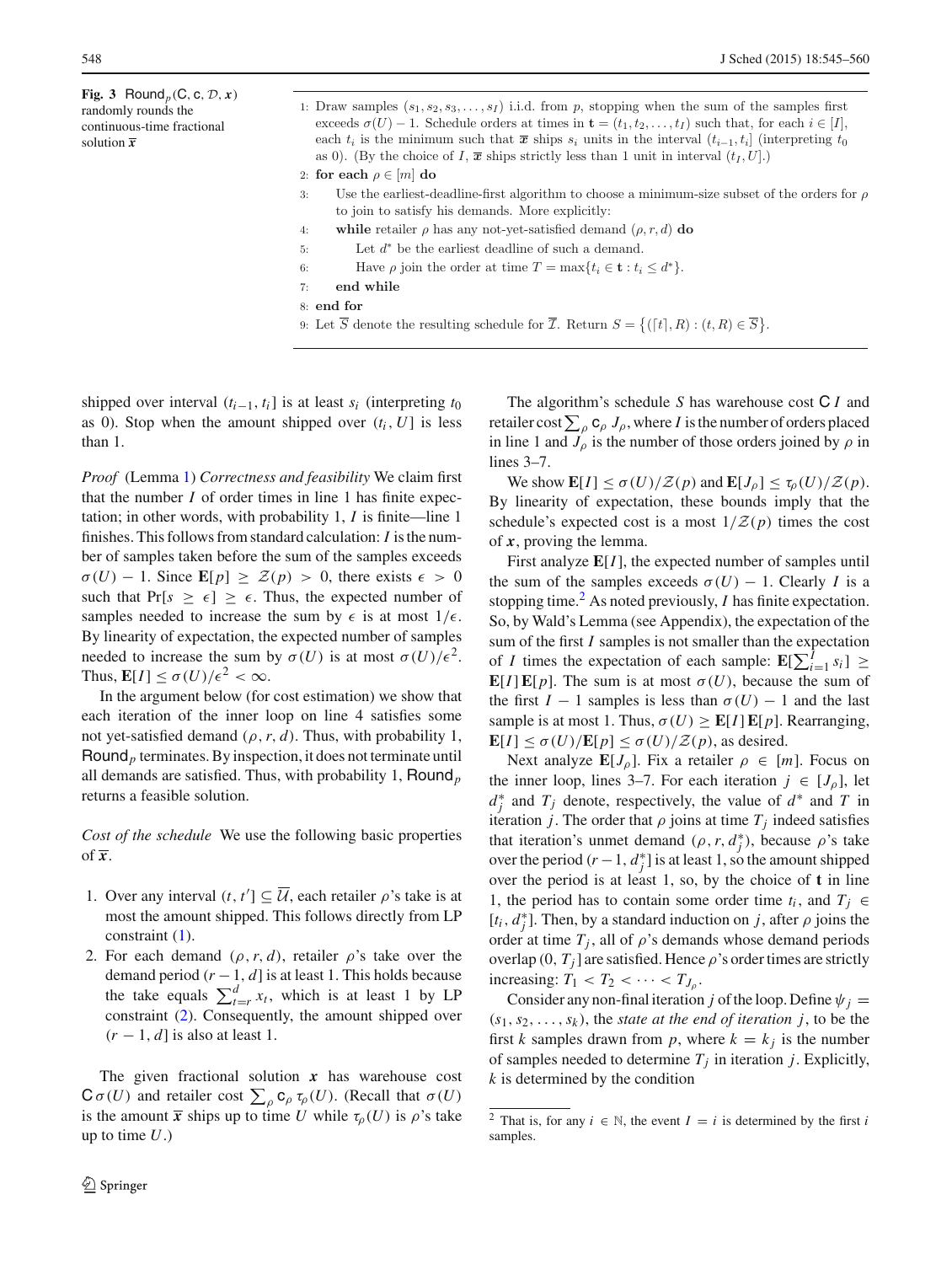<span id="page-4-2"></span>**Fig. 4** The increase in  $\rho$ 's take in each iteration corresponds to a play of the tally game



which implies  $T_j = t_{k-1}$ . (The sample  $s_k$  is included in  $\psi_i$  because, for  $T_i$  to be the maximum order time less than or equal to  $d_j^*$ , the order time *following*  $T_j$  must exceed  $d_j^*$ .) When we look at the related warehouse shipments, *tk*−1 ≤  $d_j^*$  < *tk* implies  $\sigma(t_{k-1})$  ≤  $\sigma(d_j^*)$  ≤  $\sigma(t_k)$ . The last inequality is in fact strict, because the algorithm chooses  $t_k$  minimally. Since  $\bar{x}$  ships each  $s_i$  over the interval  $(t_{i-1}, t_i]$ , the last relation implies that

<span id="page-4-1"></span>
$$
\sum_{i=1}^{k-1} s_i \le \sigma(d_j^*) < \sum_{i=1}^k s_i. \tag{4}
$$

Define  $\rho$ 's *take during iteration j*, denoted  $X_j$ , to be  $\rho$ 's take over the interval  $(T_{j-1}, T_j]$  (interpreting  $T_0$  as 0). To finish the proof, consider the sum  $\sum_{j=1}^{J_{\rho}-1} X_j$ , that is,  $\rho$ 's take up to the start of the last iteration.

The sum's upper index  $J_\rho - 1$  is a stopping time. (Indeed,  $\psi_i$  determines which of  $\rho$ 's demands remain unsatisfied at the start of iteration  $j + 1$ . Iteration  $j + 1$  will be the final iteration  $J_{\rho}$  iff those unsatisfied demands can be satisfied by a single order. Thus,  $\psi_j$  determines whether  $J_\rho - 1 = j$ .) Clearly  $J_\rho$  − 1 has finite expectation. (Indeed,  $J_\rho$  is at most the number of demands.)

We claim that expectation of each term  $X_i$  in the sum, given the state at the start of iteration *j*, is at least  $\mathcal{Z}(p)$ :

$$
\mathbf{E}[X_j \mid \psi_{j-1}] \geq \mathcal{Z}(p). \tag{5}
$$

Before we prove Claim  $(5)$ , observe that it implies the desired bound on  $J_\rho$ , as follows. The upper index  $J_\rho - 1$  of the sum  $\sum_{j=1}^{J_p-1} X_j$  is a stopping time with finite expectation, and the conditional expectation of each term is at least  $\mathcal{Z}(p)$ , so, by Wald's Lemma (see Appendix), the expectation of the sum is at least  $\mathbf{E}[J_\rho-1]\mathcal{Z}(p)$ . On the other hand, the value of the sum never exceeds  $\tau_p(U) - 1$ . (Indeed, at the start of the last iteration  $j = J_\rho$ , some demand  $(\rho, r, d)$  remains unsatisfied, and that demand, which has total take at least 1, does not overlap  $(0, T_{j-1}]$ , so  $\rho$ 's take up to time  $T_{j-1}$  can be at most 1 less than the total take.) Thus,  $\mathbf{E}[J_\rho-1]\mathcal{Z}(p) \leq$  $\tau_{\rho}(U) - 1$ . Since  $\mathcal{Z}(p) \leq 1$ , this implies the desired bound  $\mathbf{E}[J_{\rho}] \leq \tau_{\rho}(U)/\mathcal{Z}(p).$ 

To finish, we prove Claim [\(5\)](#page-4-0). Fix any state  $\psi_{i-1}$  and let  $k = k_{j-1} = |\psi_{j-1}|$ . Consider iteration *j*. Note that  $\psi_{j-1}$  determines both  $T_{j-1}$  and  $d_j^*$ . Call the samples in

 $\psi$ *j*, but not in  $\psi$ <sub>*j*−1</sub> *newly exposed*. Crucially,  $\psi$ <sub>*j*−1</sub> does not condition the newly exposed samples. Let random variable  $h = k_j - k_{j-1}$  be the number of newly exposed sam-ples. By Condition [\(4\)](#page-4-1), *h* is the index such that  $\sum_{i=1}^{k+h-1} s_i \le$  $\sigma(d_j^*) < \sum_{i=1}^{k+h} s_i$ .

Define  $z = \sigma(d_j^*) - \sum_{i=1}^k s_i$ . Then  $z \ge 0$  with probability 1 and *z* is determined by  $\psi_{j-1}$ . Using  $s'_1, s'_2, \ldots, s'_h$ to denote the newly exposed samples (i.e.,  $s'_\ell = s_{k+\ell}$ ), the condition on *h* above is equivalent to

$$
s'_1 + s'_2 + \dots + s'_{h-1} \le z < s'_1 + s'_2 + \dots + s'_{h-1} + s'_h.
$$

That is, the iteration exposes new samples just until their sum exceeds *z*. Upon consideration, this process corresponds to a play of the tally game with threshold  $z$ , in the definition of the statistic  $\mathcal{Z}(p)$ . (See Fig. [4.](#page-4-2)) Recall from the definition of  $\mathcal{Z}(p)$  that the *waste* is  $w = z - (s'_1 + s'_2 + \cdots + s'_{h-1}).$ 

By inspection, using that  $\sum_{i=1}^{k+h-1} s_i = \sigma(T_j)$ , the waste w in this setting equals  $\sigma(d_j^*) - \sigma(T_j)$ , so  $\rho$ 's take  $X_j$  during the iteration, that is,  $\tau_{\rho}(T_j) - \tau_{\rho}(T_{j-1})$ , equals

$$
\begin{aligned} [\tau_{\rho}(d_j^*) - \tau_{\rho}(T_{j-1})] - [\tau_{\rho}(d_j^*) - \tau_{\rho}(T_j)] \\ \geq 1 - [\tau_{\rho}(d_j^*) - \tau_{\rho}(T_j)] \\ \geq 1 - [\sigma(d_j^*) - \sigma(T_j)] = 1 - w. \end{aligned}
$$

The first inequality holds because, as observed previously,  $\rho$ 's take over interval  $(T_{j-1}, d_j^*)$  is at least 1. The next inequality holds because  $\rho$ 's take over  $(T_j, d_j^*)$  is at most the amount shipped.

<span id="page-4-0"></span>Recall that, by definition of  $\mathcal{Z}(p)$ , the expectation of  $(1 - w)$  is at least  $\mathcal{Z}(p)$ . Thus, the inequality above implies Claim [\(5\)](#page-4-0)—that the conditional expectation of each  $X_j$  is at least  $\mathcal{Z}(p)$ .

The next utility lemma says that, in analyzing the expected waste in the tally game, it is enough to consider thresholds *z* in [0, 1).

<span id="page-4-3"></span>**Lemma 2** *For any distribution p on* [0, 1],  $\sup_{z>0} \mathcal{W}(p, z)$  $=$  sup<sub>*z*∈[0,1)</sub>  $W(p, z)$ .

*Proof* Play the tally game with any threshold  $z \geq 1$ . Consider the first prefix sum  $s_1 + s_2 + \cdots + s_h$  of the samples, such that the "slack"  $z - (s_1 + s_2 + \cdots + s_h)$  is less than 1. Let random variable *z*<sup>'</sup> be this slack. Note that  $z' \in [0, 1)$ . For any value  $u \in [0, 1)$ , the expected waste conditioned on the event " $z' =$ *u*" is  $W(p, u)$ , which is at most sup<sub>*y*∈[0,1)</sub>  $W(p, y)$ . Thus, for *any* threshold  $z \geq 1$ ,  $W(p, z)$  is at most sup<sub> $y \in [0,1]$ </sub>  $W(p, y)$ .  $\Box$ 

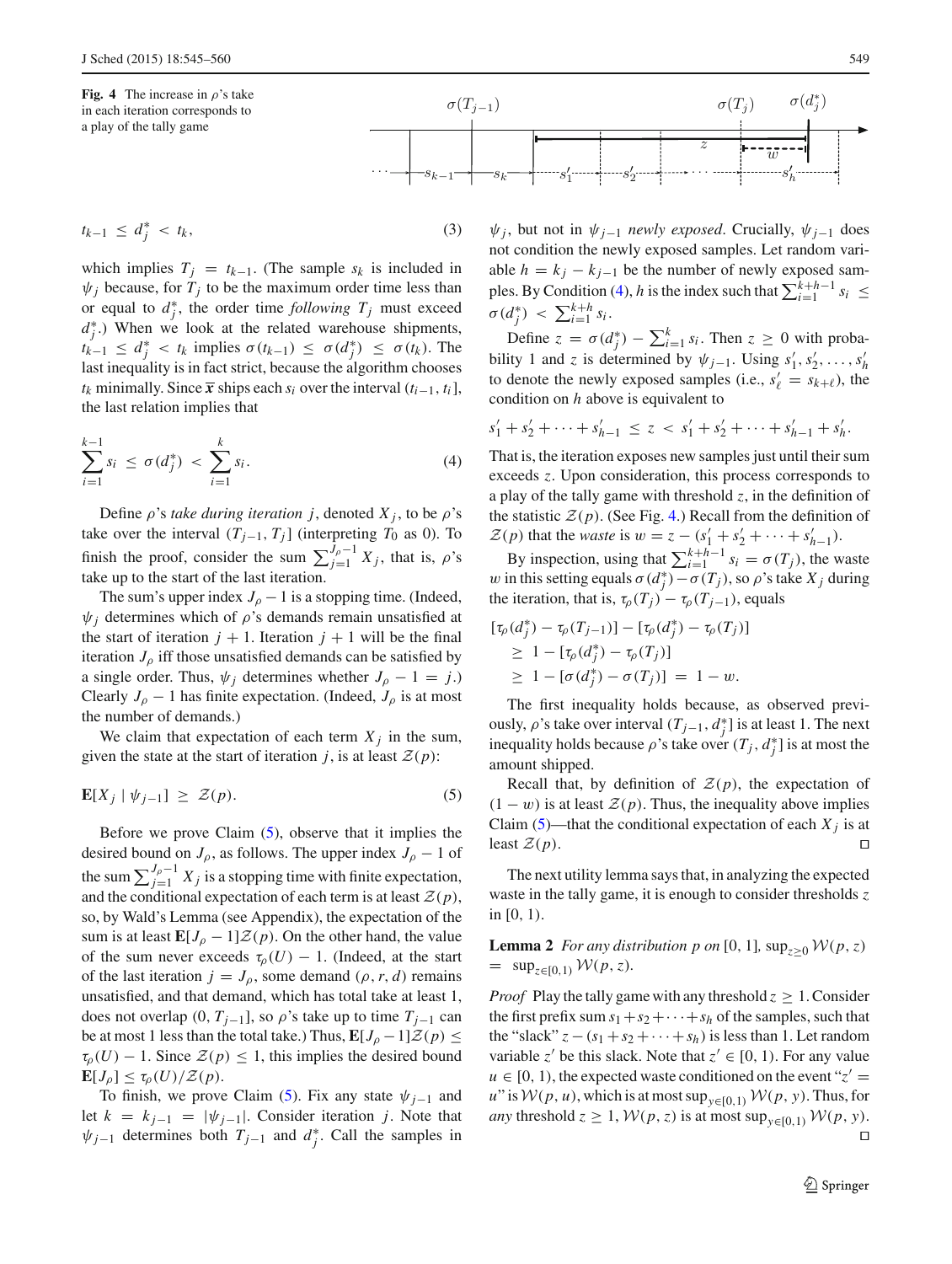2.2 Upper bound of  $e/(e-1) \approx 1.582$ 

Consider the specific probability distribution *p* on [0, 1] with probability density function  $p(y) = 1/y$  for  $y \in [1/e, 1]$  and  $p(y) = 0$  elsewhere.

<span id="page-5-0"></span>**Lemma 3** *For this distribution p*,  $\mathcal{Z}(p) \geq (e-1)/e = 1-$ 1/*e.*

*Proof* By Lemma [2,](#page-4-3)  $\mathcal{Z}(p)$  is the minimum of  $\mathbf{E}[p]$  and 1 −  $\sup_{z \in [0,1)} W(p, z)$ .

By direct calculation,  $\mathbf{E}[p] = \int_{1/e}^{1} y \, p(y) \, dy = \int_{1/e}^{1} 1$  $dy = 1 - 1/e$ . Now consider playing the tally game with threshold *z*. If  $z \in [0, 1/e]$ , then (since the waste is at most *z*) trivially  $W(p, z) \leq z \leq 1/e$ . So, consider any  $z \in [1/e, 1]$ . Let  $s_1$  be just the first sample. The waste is *z* if  $s_1 > z$  and otherwise is at most  $z - s_1$ . Thus, the expected waste is

$$
\mathcal{W}(p, z) \le \Pr[s_1 > z] \cdot z + \Pr[s_1 \le z]
$$

$$
\cdot \mathbf{E}[z - s_1 | s_1 \le z]
$$

$$
= z - \Pr[s_1 \le z] \cdot \mathbf{E}[s_1 | s_1 \le z]
$$

$$
= z - \int_{1/e}^{z} y p(y) dy = z - \int_{1/e}^{z} dy
$$

$$
= z - (z - 1/e) = 1/e.
$$

Since both **E**[*p*] and 1 − sup<sub>*z*∈[0,1)</sub>  $W(p, z)$  are at least – 1/*e*, the lemma follows. □  $1 - 1/e$ , the lemma follows.

From Lemma [3](#page-5-0) and Lemma [1,](#page-2-0) the approximation ratio of our algorithm  $\text{Round}_p$ , with distribution  $p$  defined above, is at most  $1/Z(p) = \frac{e}{e-1} \approx 1.582$ .

#### 2.3 Upper bound of 1.574

On close inspection of the proof of Lemma [3,](#page-5-0) it is not hard to see that the estimate for the waste in that proof is likely not tight. The reason is that the proof estimates the waste based on just the first sample, while, for the distribution being analyzed, there is non-zero probability that *two* samples are generated before reaching the threshold, further reducing the waste. To improve the upper bound, we adjust the probability distribution (and the analysis) accordingly.

Define a probability distribution *p* on [0, 1], having a point mass at 1, as follows. Fix  $\theta = 0.36455$  (slightly less than 1/*e*). Over the half-open interval [0, 1), the probability density function is

$$
p(y) = \begin{cases} 0 & \text{for } y \in [0, \theta) \\ 1/y & \text{for } y \in [\theta, 2\theta) \\ \frac{1 - \ln((y - \theta)/\theta)}{y} & \text{for } y \in [2\theta, 1). \end{cases}
$$

Define the probability of choosing 1 to be  $1 - \int_0^1 p(y) dy \approx$ 0.0821824. Note that  $p(y) \ge 0$  for  $y \in [2\theta, 1)$  since

<span id="page-5-1"></span>ln( $(1 - \theta)/\theta$ )  $\approx 0.55567$ , so *p* is indeed a probability distribution on [0, 1].

**Lemma 4** *The statistic*  $\mathcal{Z}(p)$  *for this p is at least* 0.63533 > 1/1.574*.*

*Proof* Recall that  $\mathcal{Z}(p) = \min\{E[p], 1 - \sup_{z \in [0,1]}$  $W(p, z)$ . By calculation, the probability measure  $\mu$  induced by *p* has  $\mu$ [1]  $\approx 0.0821824$  and

$$
\mu[0, v) = \begin{cases}\n0 & \text{for } v \in [0, \theta) \\
\ln(v/\theta) & \text{for } v \in [\theta, 2\theta) \\
\ln(v/\theta) - \int_{2\theta}^{v} \frac{\ln((y-\theta)/\theta)}{y} dy & \text{for } v \in [2\theta, 1).\n\end{cases}
$$

The following calculation shows  $\mathbf{E}[p] > 0.63533$ :

$$
\mathbf{E}[p] = \mu[1] + \int_{\theta}^{1} yp(y)dy
$$
  
=  $\mu[1] + \int_{\theta}^{1} dy - \int_{2\theta}^{1} \ln ((y - \theta)/\theta)dy$   
=  $\mu[1] + (1 - \theta) - ((y - \theta) \ln ((y - \theta)/\theta) - y)\Big|_{2\theta}^{1}$   
=  $\mu[1] + 2 - 3\theta - (1 - \theta) \ln ((1 - \theta)/\theta)$   
> 0.0821 + 2 - 3 \cdot 0.36455 - (1 - 0.36455) \cdot 0.5557  
> 0.63533.

To finish, we show  $\sup_{z>0} W(p, z) = \theta \le 1 - 0.63533$ .

By Lemma [2,](#page-4-3) assume that  $z \in [0, 1)$ . In the tally game defining  $W(p, z)$ , let  $s_1$  be the first random sample drawn from *p*. If  $s_1 > z$ , then the waste equals *z*. Otherwise, the process continues recursively with *z* replaced by  $z' = z - s_1$ . This gives the recurrence

$$
\mathcal{W}(p, z) = z \mu[z, 1] + \int_0^z \mathcal{W}(p, z - y) p(y) dy
$$
  
=  $z \mu[z, 1] + \int_\theta^z \mathcal{W}(p, z - y) p(y) dy.$ 

Break the analysis into three cases, depending on the value of *z*.

Case 1:  $z \in [0, \theta)$ . In this case  $\mu[z, 1] = 1$ , so  $\mathcal{W}(p, z) =$  $z < \theta$ .

Case 2:  $z \in [\theta, 2\theta)$ . For  $y \in [\theta, z]$ , we have  $z - y \in [0, \theta]$ , so, by Case 1,  $W(p, z - y) = z - y$ . Using the recurrence,

$$
\mathcal{W}(p, z) = z\mu[z, 1] + \int_{\theta}^{z} (z - y) p(y) dy
$$
  
=  $z \left(1 - \int_{\theta}^{z} p(y) dy\right) + \int_{\theta}^{z} (z - y) p(y) dy$   
=  $z - z + \theta = \theta$ .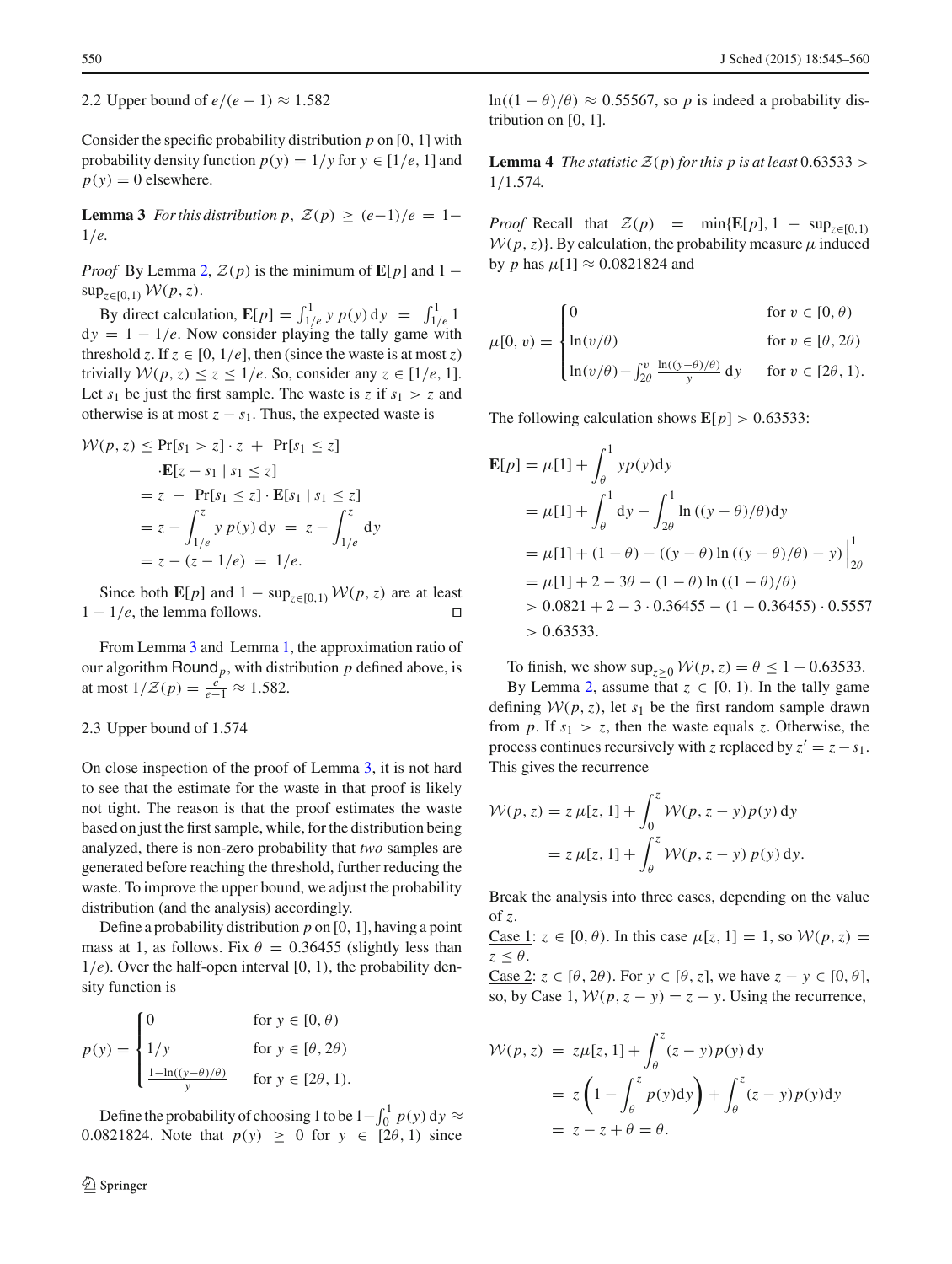Case 3:  $z \in [2\theta, 1)$ . For  $y \in [\theta, z]$ , we have  $z - y \in [0, 2\theta]$ , so, by Cases 1 and 2 and the recurrence,

$$
\mathcal{W}(p, z) = z\mu[z, 1] + \int_{\theta}^{z-\theta} \theta p(y) dy + \int_{z-\theta}^{z} (z-y)p(y) dy
$$
  
\n
$$
= z - z \int_{\theta}^{z-\theta} p(y) dy + \int_{\theta}^{z-\theta} \theta p(y) dy
$$
  
\n
$$
- \int_{z-\theta}^{z} yp(y) dy
$$
  
\n
$$
= z - (z - \theta) \ln \frac{z-\theta}{\theta} - \int_{z-\theta}^{z} yp(y) dy
$$
  
\n
$$
= z - (z - \theta) \ln \frac{z-\theta}{\theta} - \int_{z-\theta}^{z} dy
$$
  
\n
$$
+ \int_{2\theta}^{z} \ln ((y - \theta)/\theta) dy
$$
  
\n
$$
= (z - \theta) \left(1 - \ln \frac{z-\theta}{\theta}\right) + \int_{2\theta}^{z} \ln ((y - \theta)/\theta) dy
$$
  
\n
$$
= (z - \theta) \left(1 - \ln \frac{z-\theta}{\theta}\right) + (y - \theta)
$$
  
\n
$$
\cdot (\ln ((y - \theta)/\theta) - 1) \Big|_{2\theta}^{z}
$$
  
\n
$$
= (z - \theta) \left(1 - \ln \frac{z-\theta}{\theta} + \ln \frac{z-\theta}{\theta} - 1\right) + \theta = \theta.
$$

Thus, in all cases,  $W(p, z) \leq \theta$ , completing the proof.

 $\Box$ 

**Theorem 1** *JRP-D has a randomized polynomial-time* 1.574*-approximation algorithm, and the integrality gap of the LP relaxation is at most* 1.574*.*

*Proof* By Lemma [4,](#page-5-1) for any fractional solution *x*, Algorithm Round*<sup>p</sup>* (using the probability distribution *p* from that lemma) returns a feasible schedule of expected cost at most 1.574 times  $cost(x)$ .

To see that the schedule can be computed in polynomial time, note first that the LP relaxation can be solved in polynomial time. The optimal solution  $x$  is minimal, so each  $x_t$ is at most 1, which implies that  $\sigma(U) = \sum_t x_t$  is at most the number of demands, *n*. In Algorithm Round*p*, each sample from the distribution *p* from Lemma [4](#page-5-1) can be drawn in polynomial time. Each sample is  $\Omega(1)$ , and the sum of the samples is at most  $\sigma(U) \leq n$ , so the number of samples is  $O(n)$ . In the inner loop of the algorithm (starting at line 3), for each retailer  $\rho$ , the subset of orders joined can be computed in time  $O(n)$ , by amortization, so the total time for this step is  $O(mn)$ , where *m* is the number of retailers.  $\square$ 

# **3 Upper bound of 1***.***5 for equal-length periods**

In this section, we present a 1.5-approximation algorithm for the case where all the demand periods are of equal length. In

this section, release times and deadlines are arbitrary rational numbers, and all demand periods have length 1.

Denote the input instance by I. Let the *width* of the instance be the difference between the maximum deadline and the minimum release time. The building block of our approach is an algorithm that creates an optimal solution to an instance of width at most 3. Later, we divide  $\mathcal I$  into overlapping sub-instances of width 3, solve each of them optimally, and show that aggregating their solutions gives a 1.5-approximation.

<span id="page-6-0"></span>**Lemma 5** *A solution to any instance* J *of width at most* 3 *consisting of unit-length demand periods can be computed in polynomial time.*

*Proof* Shift all demands in time, so that  $J$  is entirely contained in interval [0, 3]. Recall that C is the warehouse ordering cost and  $c_\rho$  is the ordering cost of retailer  $\rho \in [m]$ . Without loss of generality, assume that  $m \geq 1$  and each retailer has at least one demand.

Let  $d_{\text{min}}$  be the first deadline of a demand from  $\mathcal J$  and  $r_{\text{max}}$ the last release time. If  $r_{\text{max}} \le d_{\text{min}}$ , then placing one order at any time from [*r*max, *d*min] is sufficient. Its cost is then equal to  $C + \sum_{\rho} c_{\rho}$ , which is clearly equal to the optimum value in this case.

Now focus on the case  $d_{\text{min}} < r_{\text{max}}$ . Any feasible solution has to place an order at or before  $d_{\text{min}}$  and at or after  $r_{\text{max}}$ . Furthermore, by shifting these orders, assume that the first and last orders occur exactly at times  $d_{\min}$  and  $r_{\max}$ , respectively (Fig. [5\)](#page-7-0).

The problem is thus to choose a set *T* of warehouse ordering times that contains *d*min, *r*max, and possibly other times from the interval (*d*min,*r*max), and then to decide, for each retailer  $\rho$ , which warehouse orders it joins. Note that  $r_{\text{max}} - d_{\text{min}} \leq 1$ , and, therefore, each demand period contains *d*min, *r*max, or both. Hence, all demands of a retailer ρ can be satisfied by joining the warehouse orders at times *d*min and  $r_{\text{max}}$  at additional cost of  $2c<sub>o</sub>$ . It is possible to reduce the retailer ordering cost to  $c_\rho$  if (and only if) there is a warehouse order that occurs within  $\mathcal{D}_{\rho}$ , where  $\mathcal{D}_{\rho}$  is the intersection of all demand periods of retailer  $\rho$ . (To this end,  $\mathcal{D}_{\rho}$  has to be non-empty.)

Hence, the optimal cost for  $\mathcal J$  can be expressed as the sum of four parts:

- (i) the unavoidable ordering cost  $c_\rho$  for each retailer  $\rho$ ,
- (ii) the additional ordering cost  $c_{\rho}$  for each retailer  $\rho$  with empty  $\mathcal{D}_{\rho}$ ,
- (iii) the total warehouse ordering cost  $C \cdot |T|$ , and
- (iv) the additional ordering cost  $c_\rho$  for each retailer  $\rho$  whose  $\mathcal{D}_{\rho}$  is non-empty and does not contain any ordering time from *T* .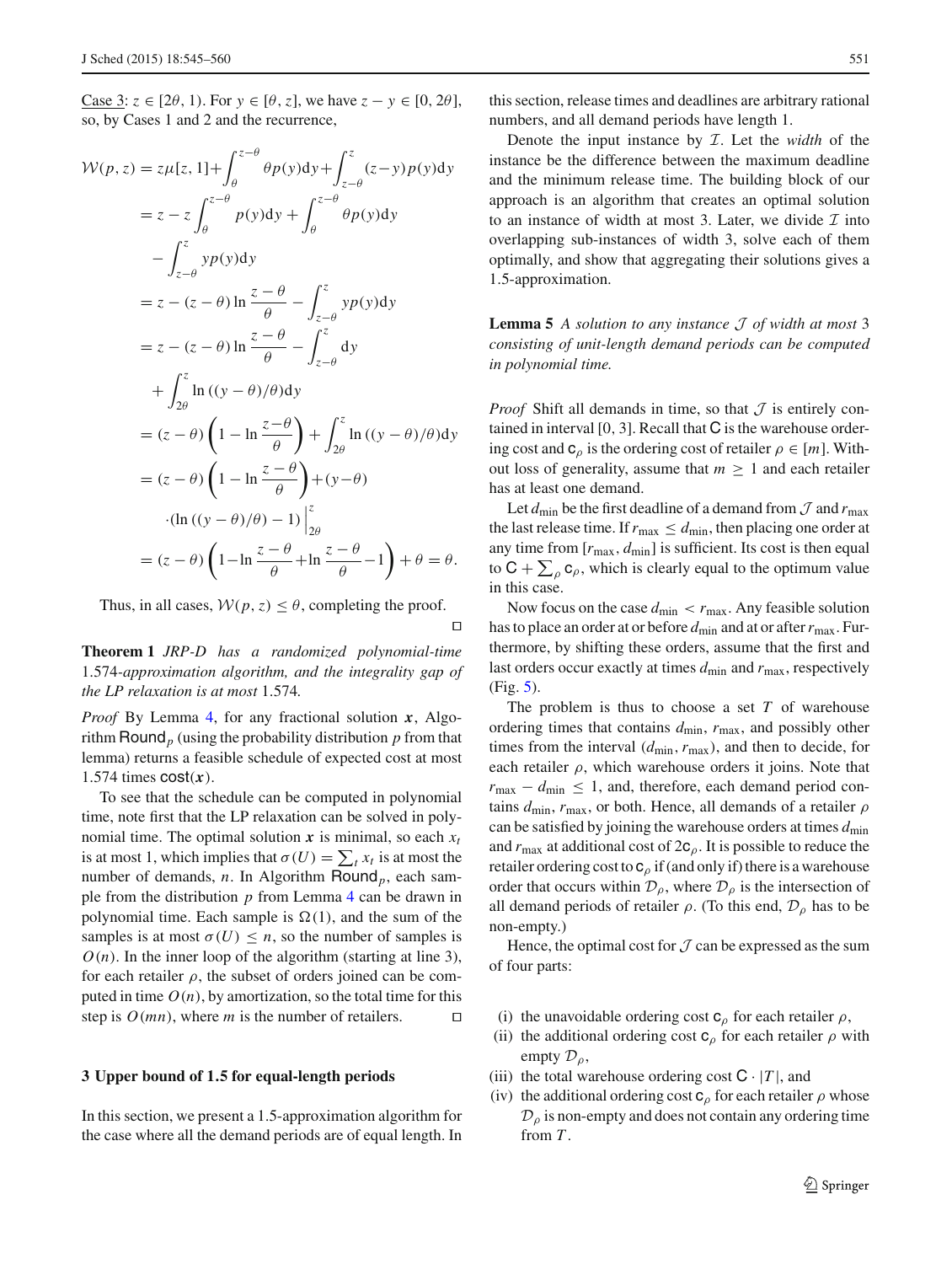<span id="page-7-0"></span>**Fig. 5** An example of an instance and a schedule. *Dashed vertical lines* represent warehouse orders, with thick segments indicating which retailers join these orders. For example, retailer 1 joins the order at time *d*min, retailer 2 joins the order at time *r*max, and retailer 3 joins the order at time *t*1



As the first two parts of the cost are independent of *T* , focus on minimizing the sum of parts (iii) and (iv), which we call the *adjusted cost*. Let *AC*(*t*) be the minimum possible adjusted cost associated with the interval  $[d_{\min}, t]$ under the assumption that there is an order at time *t*. Formally,  $AC(t)$  is the minimum, over all choices of sets  $T \subseteq$  $[d_{\min}, t]$  that contain  $d_{\min}$  and  $t$ , of  $C \cdot |T| + \sum_{\rho \in Q(T)} C_{\rho}$ where  $Q(T)$  is the set of retailers  $\rho$  for which  $\mathcal{D}_{\rho} \neq \emptyset$ and  $\mathcal{D}_{\rho} \subseteq [0, t] - T$ . (Note that the second term consists of expenditures that actually occur outside the interval  $[d_{\min}, t]$ .)

As there are no  $\mathcal{D}_{\rho}$ 's strictly to the left of  $d_{\text{min}}$ ,  $AC(d_{\text{min}})$  = C. Furthermore,  $AC(t)$  for any  $t \in (d_{\min}, r_{\max}]$  can be expressed recursively using the value of  $AC(u)$ , where  $u \in$ [*d*min, *t*) is the warehouse-order time immediately preceding *t* in the set *T* that realizes  $AC(t)$ :

$$
AC(t) = \mathsf{C} + \min_{u \in [d_{\min}, t)} \Big( AC(u) + \sum_{\rho: \emptyset \neq \mathcal{D}_{\rho} \subset (u, t)} \mathsf{c}_{\rho} \Big).
$$

The second term inside the minimum represents the cost of retailers whose sets  $\mathcal{D}_{\rho}$  do not contain an order. The minimum in the definition of  $AC(t)$  is determined by a *u* that is the deadline of some demand. Restricting attention to *t*'s and *u*'s that are deadlines of the demands, compute the relevant values of function  $AC(·)$  by dynamic programming in polynomial time. Finally, the total adjusted cost is  $AC(r_{\text{max}})$ . The actual orders can be recovered by a standard extension of the dynamic program.

We now show how to construct an approximate solution for the original instance  $\mathcal I$  consisting of unit-length demand periods. For  $i \in \mathbb{N}$ , let  $\mathcal{I}_i$  be the sub-instance containing all demands entirely contained in  $[i, i + 3)$ . By Lemma [5,](#page-6-0) an optimal solution for  $\mathcal{I}_i$ , denoted  $A(\mathcal{I}_i)$ , can be computed in polynomial time. Let S<sub>0</sub> be the solution created by aggregating  $A(\mathcal{I}_0)$ ,  $A(\mathcal{I}_2)$ ,  $A(\mathcal{I}_4)$ , ... and  $S_1$  by aggregating  $A(\mathcal{I}_1)$ ,  $A(\mathcal{I}_3)$ ,  $A(\mathcal{I}_5)$ , ... Among solutions  $S_0$  and  $S_1$ , output the one with the smaller cost.

**Theorem 2** *The above algorithm produces a feasible schedule of cost at most* 1.5 *times optimum.*

*Proof* Each unit-length demand of instance  $\mathcal I$  is entirely contained in some  $\mathcal{I}_{2k}$  for some  $k \in \mathbb{N}$ . Hence, it is satisfied in  $A(\mathcal{I}_{2k})$ , and thus also in *S*<sub>0</sub>, which yields the feasibility of *S*0. An analogous argument shows the feasibility of *S*1.

To estimate the approximation ratio, fix an optimal solution OPT for instance  $\mathcal I$  and let  $opt_i$  be the cost of OPT's orders in the interval  $[i, i + 1)$ . Note that OPT's orders in  $[i, i + 3)$ satisfy all demands contained entirely in  $[i, i + 3)$ . Since  $A(\mathcal{I}_i)$  is an optimal solution for these demands, we have  $cost(A(\mathcal{I}_i)) \leq opt_i + opt_{i+1} + opt_{i+2}$  and, by taking the sum,  $cost(S_0) + cost(S_1) \leq \sum_i cost(A(\mathcal{I}_i)) \leq 3 \cdot cost(OPT).$ Therefore, at least one of the two solutions  $(S_0 \text{ or } S_1)$  has  $\Box$ cost not larger than  $1.5 \cdot \text{cost}(\text{OPT})$ .

# <span id="page-7-2"></span>**4 Lower bounds of 1.207 and 1.245**

<span id="page-7-1"></span>In this section, we prove the following lower bound on the integrality gap of the LP relaxation from Sect. [1:](#page-0-1)

**Theorem 3** *The integrality gap of the LP relaxation is at least*  $\frac{1}{2}(1 + \sqrt{2}) \ge 1.207$ .

We then sketch a computer-assisted proof of a stronger lower bound: 1.245.

Fix an arbitrarily large integer *U*. Define universe  $U =$  ${i/U : i \in \mathbb{N} \cap [0, U]$  to contain the non-negative integer multiples of  $1/U$  in the interval  $[0, U]$ . (The restriction to multiples of  $1/U$  is a technicality; throughout, for intuition, one can consider instead  $\mathcal{U} = [0, U]$ .) Consider an instance with warehouse-order cost  $C = 1$  and two retailers, where retailer 1 has order cost  $c_1 = 0$  and retailer 2 has order cost  $c_2 = \sqrt{2} + \epsilon$ , where  $c_2$  is a multiple of  $1/U$  and  $0 \le \epsilon$ 1/*U*. Retailer 1 has a demand for every time interval of length 1; retailer 2 has a demand for every time interval of length  $c_2$ :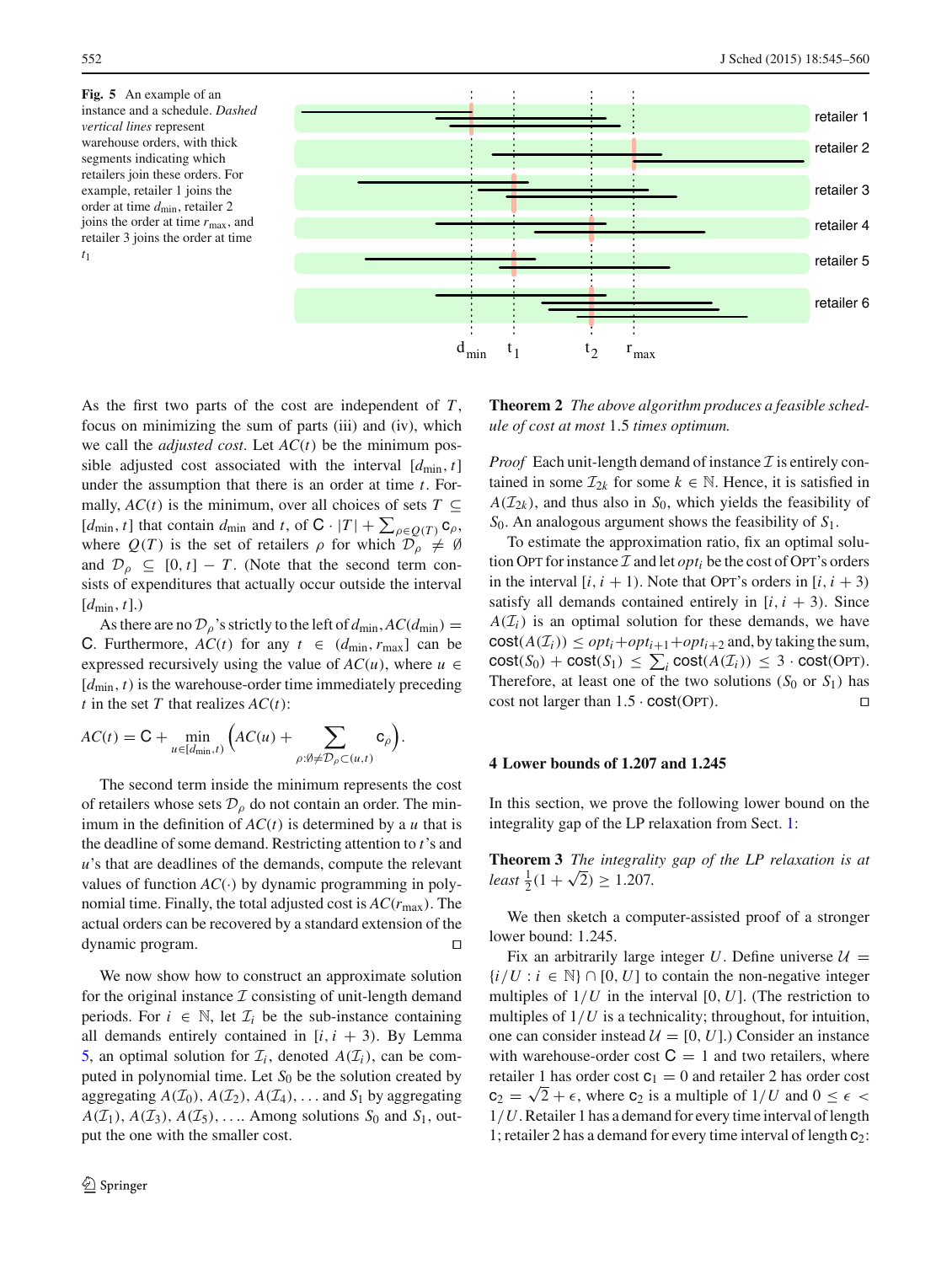$$
\mathcal{D} = \{ (1, t, t + 1) : t, t + 1 \in \mathcal{U} \} \cup \{ (2, t, t + c_2) : t, t + c_2 \in \mathcal{U} \}.
$$

Intuitively, in any solution, retailer 1 must join at least one order in every subinterval of length 1, so the warehouse-order cost is at least 1 per time unit. Retailer 2 must join at least one order in any subinterval of length  $c_2$ , so his order cost (not including the warehouse-order cost) is at least  $c_2$  for every  $c_2$ time units, i.e., 1 per time unit. Thus, even if the two retailers could coordinate orders perfectly, the total cost would be at least 2 per time unit.

We show next that, because the orders cannot be coordinated perfectly, the cost of any solution is at least about  $1 + c_2 \approx 1 + \sqrt{2} > 2$  per time unit.

<span id="page-8-0"></span>Throughout this section, *o*(1) denotes a term that tends to zero as *U* tends to infinity.

**Lemma 6** *For the above instance, the optimal cost is at least*  $(1 + \sqrt{2} - o(1))U$ .

*Proof* Fix any schedule for the instance. Partition the time interval [0, *U*] into half-open subintervals, separated by the times of orders that retailer 2 joins. Consider any such subinterval (*t*, *t* ]. That is, retailer 2 joins an order at time *t* (or  $t = 0$ ), and, during the subinterval  $(t, t')$  retailer 2 joins and order at time *t'* and no other time. We argue that the cost per time unit during (*t*, *t'*] is at least  $1 + \sqrt{2} - o(1)$ .

First consider the case that the schedule has an order during  $(t, t')$ . The order at time  $t'$  costs  $1 + c_2$ ; the additional order during  $(t, t')$  costs at least 1. The interval length  $t' - t$  is at most  $c_2 + 1/U$  (otherwise it would contain a demand of retailer 2, which, by the choice of *t* and *t* , would be unsatisfied). Thus, the cost per unit time is at least  $(1 + 1 + c_2)/(c_2 + 1/U) = 1 + \sqrt{2} - o(1).$ 

In the remaining case there is no order during  $(t, t')$ . The interval length  $t'-t$  is at most  $1+1/U$  (otherwise the interval would contain an unsatisfied demand of retailer 1). The order at time  $t'$  costs  $1 + \mathbf{c}_2$ . Thus, the cost per time unit is at least  $(1 + c_2)/(1 + 1/U) = 1 + \sqrt{2} - o(1).$ 

The last subinterval  $(t, t')$  has to end at time  $U - c_2$  or later, so, in each subinterval of  $[0, U-c_2] = [0, (1-o(1))U]$ the algorithm pays at least  $1 + \sqrt{2} - o(1)$  per time unit.  $\Box$ 

Next we observe that there is a fractional LP solution *x* that costs 2 per time unit: for each  $t \in \mathcal{U}$ , let  $x_t = x_t^1 = 1/U$ and  $x_t^2 = 1/(c_2 U)$ .

Recall that  $U$  contains the integer multiples of  $1/U$  in [0, *U*]. By calculation, the LP solution is feasible. (For each demand of retailer 1, the demand period intersects  $U$  in  $U$  + 1 times, and so is satisfied. Likewise, for each demand of retailer 2, the demand period intersects  $U$  in  $c_2U + 1$  times, and so is satisfied.)

Since  $|\mathcal{U}| = U^2 + 1$ , the cost of fractional solution *x* is  $2(U^2 + 1)/U = (2 + o(1))U$ . By Lemma [6,](#page-8-0) any integer be made arbitrarily small by choosing *U* large, the integrality gap of the LP is at least  $(1 + \sqrt{2})/2$ , proving Theorem [3.](#page-7-1)

**Increasing the lower bound by a computer-based proof** We now sketch how to increase the lower bound slightly to 1.245. We reduce the problem to that of maximizing the minimum mean cycle in a finite configuration graph, which we solve with the help of linear programming.

Let the universe be  $U = [U]$ , where U is an arbitrarily large integer (tending to infinity). Fix a vector  $\delta \in \mathbb{N}^m_+$ . (Later we choose  $m = 5$  and  $\delta = (6, 7, 8, 9, 11)$ .) Focus on instances where, for each retailer  $\rho \in [m]$ , the retailer has uniform demands—one for every subinterval of length  $\delta_{\rho}$ . That is, the demand set  $\mathcal{D}$  is  $\mathcal{D} = \{(\rho, t, t + \delta_\rho - 1) : \rho \in$  $[m]; \{t, t + \delta_\rho - 1\} \subseteq \mathcal{U}$ .

Define the "uniform" fractional solution *x* by  $x_t^{\rho} = 1/\delta_{\rho}$ for all  $\rho \in [m]$  and  $x_t = \max_{\rho} 1/\delta_{\rho}$  for all  $t \in \mathcal{U}$ . This solution is feasible for the LP and has cost  $(C/\min_{\rho} \delta_{\rho} +$  $\sum_{\rho} {\tt C}_{\rho}/\delta_{\rho}) \cdot U.$ 

To bound the integer schedules we use a configuration graph. Given any feasible schedule, for each order in the schedule, define the *configuration* at the order time, *t*, to be a vector  $\sigma \in \mathbb{N}^m_+$  where  $\sigma_\rho$  is the time elapsed since  $\rho$ last joined an order, up to and including time *t*. (If retailer  $\rho$  has not yet joined any order by time *t*, take  $\sigma_{\rho} = t$ .) Feasibility of the schedule ensures that each configuration σ satisfies σρ < δρ for all ρ ∈ [*m*], because otherwise one of retailer  $\rho$ 's demands would not be met. Thus, there are at most  $\prod_{\rho} \delta_{\rho}$  distinct configurations. These are the nodes of the configuration graph.

The edges of the graph model possible transitions from one order to the next. Let  $\sigma$  denote the configuration at some order time *t*. Let  $\sigma'$  denote the next configuration, at the next order time  $t' > t$ . Let R be the set of retailers in the order at time *t'*. Then  $\sigma'_\rho = 0$  if  $\rho \in R$  and  $\sigma'_{\rho} = \sigma_{\rho} + t' - t$  otherwise. To ensure feasibility, for all  $\rho \in [m]$ , it must be that  $\sigma_{\rho} + t' - t \leq \delta_{\rho}$  (even for  $\rho \in R$ ). Without loss of generality, assume that *t* is maximal subject to this constraint (otherwise, delay the second order without increasing the schedule cost). That is,  $t' = t + \Delta(\sigma)$ , where  $\Delta(\sigma) = \min{\delta_\rho - \sigma_\rho : \rho \in [m]}$ . For each  $\sigma$  and  $\sigma'$ that relate as described above, the configuration graph has a directed edge from  $\sigma$  to  $\sigma'$ . The *cost* of the edge is the cost of the corresponding order,  $\text{cost}(\sigma, \sigma') = C + \sum_{\rho \in R} c_{\rho}$ . Let  $G = (V, E)$  be the subgraph induced by nodes reachable from the start configuration  $(0, \ldots, 0)$ . Explicitly construct the graph *G*, labeling each edge  $(\sigma, \sigma')$  with its elapsed time  $\Delta(\sigma)$ , order set  $R(\sigma, \sigma')$ , and cost function cost( $\sigma, \sigma'$ ).

In the limit (as  $U \rightarrow \infty$ ), every schedule will incur cost at least  $\lambda$  per time unit as long as, for every cycle C in this graph, the sum of the costs of the edges in *C* is at least  $\lambda$ times the sum of the times elapsed on the edges in *C*. The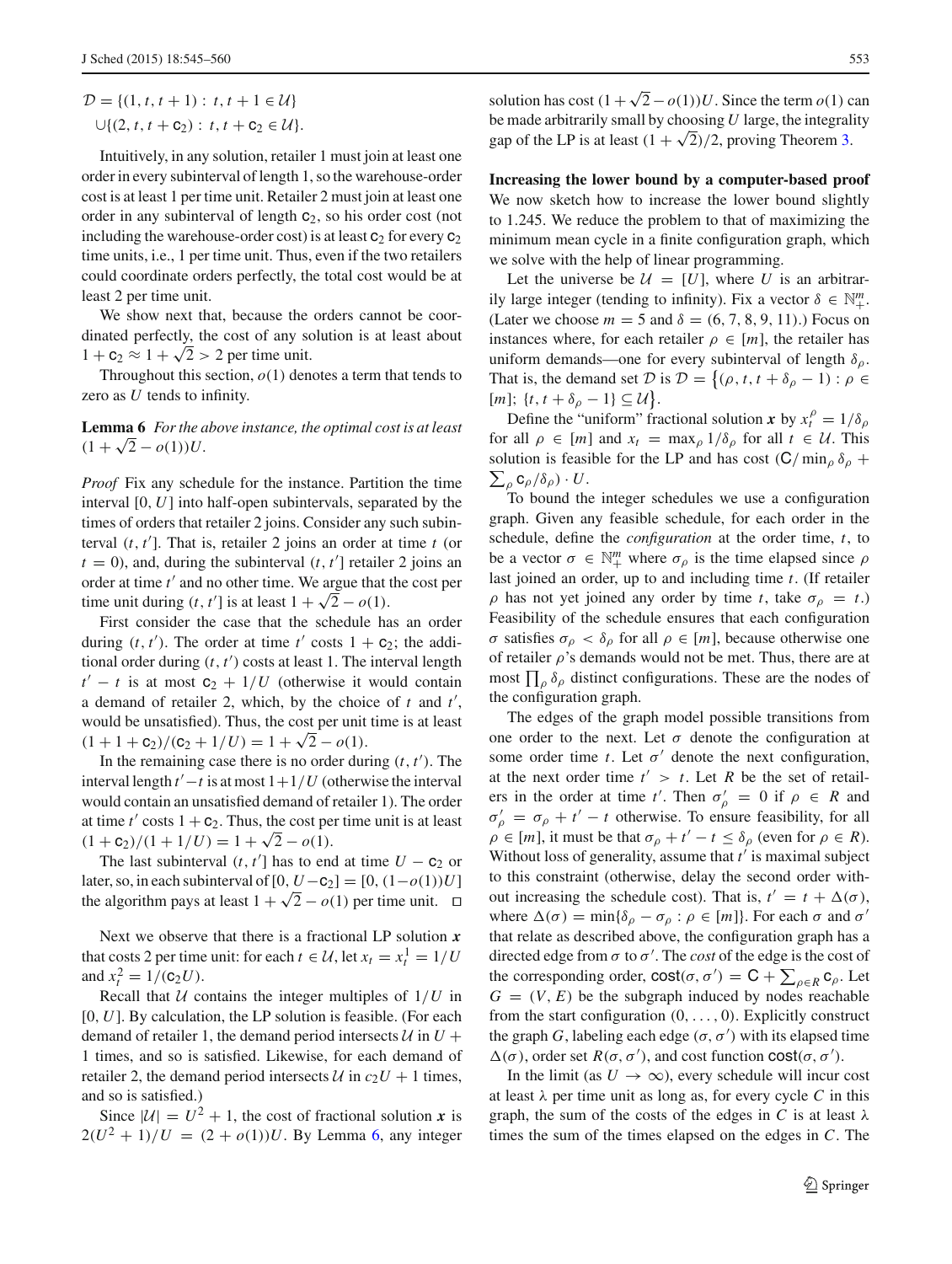<span id="page-9-0"></span>**Fig. 6** A linear program to choose the costs to maximize the integrality gap  $\lambda$ , given the configuration graph *G* and demand durations  $\delta_{\rho}$ 

<span id="page-9-1"></span>

Given  $G = (V, E)$  and  $\delta$ , choose c, C, cost(), and  $\Phi$  to maximize  $\lambda$  subject to  $C \geq 0$ <br> $c_{\rho} \geq 0$  $\forall \rho \in \{1,\ldots,m\}$  $\mathsf{C}/\min_{\rho} \delta_{\rho} + \sum_{\rho} \mathsf{c}_{\rho} / \delta_{\rho} \leq 1$  (6)  $cost(\sigma, \sigma') = C + \sum_{\rho \in R(\sigma, \sigma')} c_{\rho} \quad \forall (\sigma, \sigma') \in E$  (7)  $\Phi_{\sigma} + \text{cost}(\sigma, \sigma') - \Phi_{\sigma'} \geq \Delta(\sigma) \lambda$   $\forall (\sigma, \sigma')$  $\forall (\sigma, \sigma') \in E.$  (8)



integrality gap is then at least  $\lambda$  divided by the cost (per time unit) of the uniform fractional solution defined above. Note that  $\lambda$  is essentially the minimum mean cycle cost in  $G$ .

Given any fixed  $m$  and vector  $\delta$  of period durations, the configuration graph is determined. We will choose the costs (the warehouse-order cost C and each retailer cost  $c_0$ ) to maximize the resulting value of  $\lambda$ , subject to the constraint that the cost of the uniform fractional solution is at most 1. The linear program (LP) in Fig. [6](#page-9-0) does this. The LP is based on the standard LP dual for minimum mean cycle, but the edge costs are not determined—they are chosen subject to appropriate side constraints. Constraint (6) of the LP is that the uniform fractional solution costs at most 1 per time unit.

We implemented this construction and, for various manually selected duration vectors  $\delta$  with small  $m$ , we solved the linear program to find the maximum  $λ$ . For efficiency, we used the following observations to prune the configuration graph. We ordered  $\delta$  so that  $\delta_1 = \min_{\rho} \delta_{\rho}$ . Without loss of generality we constrained  $c_1$  to be 0 (otherwise replace C by  $C + c_1$  and  $c_1$  by 0; by inspection this gives an equivalent LP). Then, since  $c_1 = 0$ , without loss of generality, we assumed that retailer 1 is in every order  $R(\sigma, \sigma')$ . We pruned the graph further using similar elementary heuristics.

The best ratio we found was for  $\delta = (6, 7, 8, 9, 11)$ . The pruned graph *G* had about two thousand vertices.C was about 2.49,  $c_1$  was 0, every other  $c_\rho$  was about 1.245, and  $\lambda$  was just above 1.245.

#### **5 Lower bound of 1.2 for equal-length periods**

In this section, we show an integrality gap for the linear program for JRP-D for instances with equal-length demand periods. The gap is for an instance with three retailers. Numbering them for convenience starting from 0, their order costs are  $c_0 = c_1 = c_2 = \frac{1}{3}$ . The warehouse-order cost is  $C = 1$ .

In the demand set  $D$ , all intervals (demand periods) have length 2. Choose some large constant *U* that is a multiple of 3. As illustrated in Fig. [7,](#page-9-1) for  $\rho = 0, 1, 2$ , retailer  $\rho$ 's demand periods are

$$
[3i + \rho, 3i + 2 + \rho]
$$
 and  $(3i - \frac{3}{2} + \rho, 3i + \frac{1}{2} + \rho),$   
for  $i = 0, ..., U/3$ .

To simplify the presentation, allow the demand periods to be either closed or open intervals. (This is only for convenience: to "close" any open interval, replace it by a closed interval slightly shifted to the right, with the shifts increasing over time. Specifically, replace each interval  $(a, a + 2)$ by the interval  $[a + a/U^2, a + a/U^2 + 2]$ . This preserves the intersection pattern of all intervals; in particular any two intervals  $(a, a+2)$  and  $(a+2, a+4)$  will remain disjoint after this change. Therefore, this change does not affect the values of the optimal fractional and integral solutions described below.)

This instance admits a fractional solution *x* whose cost is  $\frac{5}{6}U + O(1)$ : For each integer time *t*, place a  $\frac{1}{2}$ -order that is joined by two retailers: the retailer *t* mod 3 whose closed interval starts at *t*, and the retailer  $(t+1)$  mod 3 whose closed interval ends at *t* (let  $s = (t - 1) \text{ mod } 3$ ; then  $x_t^s = 0$ , while  $x_t = x_t^{\rho} = \frac{1}{2}$  for  $\rho \neq s$ ). The cost of the  $\frac{1}{2}$ -order at each time *t* is  $\frac{1}{2}(2 \cdot \frac{1}{3} + 1) = \frac{5}{6}$ .

Now consider any integer solution  $\hat{x}$ . Without loss of generality, assume that  $\hat{x}$  places orders only at integer times. (Any order placed at a fractional time  $\tau$  can be shifted either left or right to the first integer without changing the set of demands served.)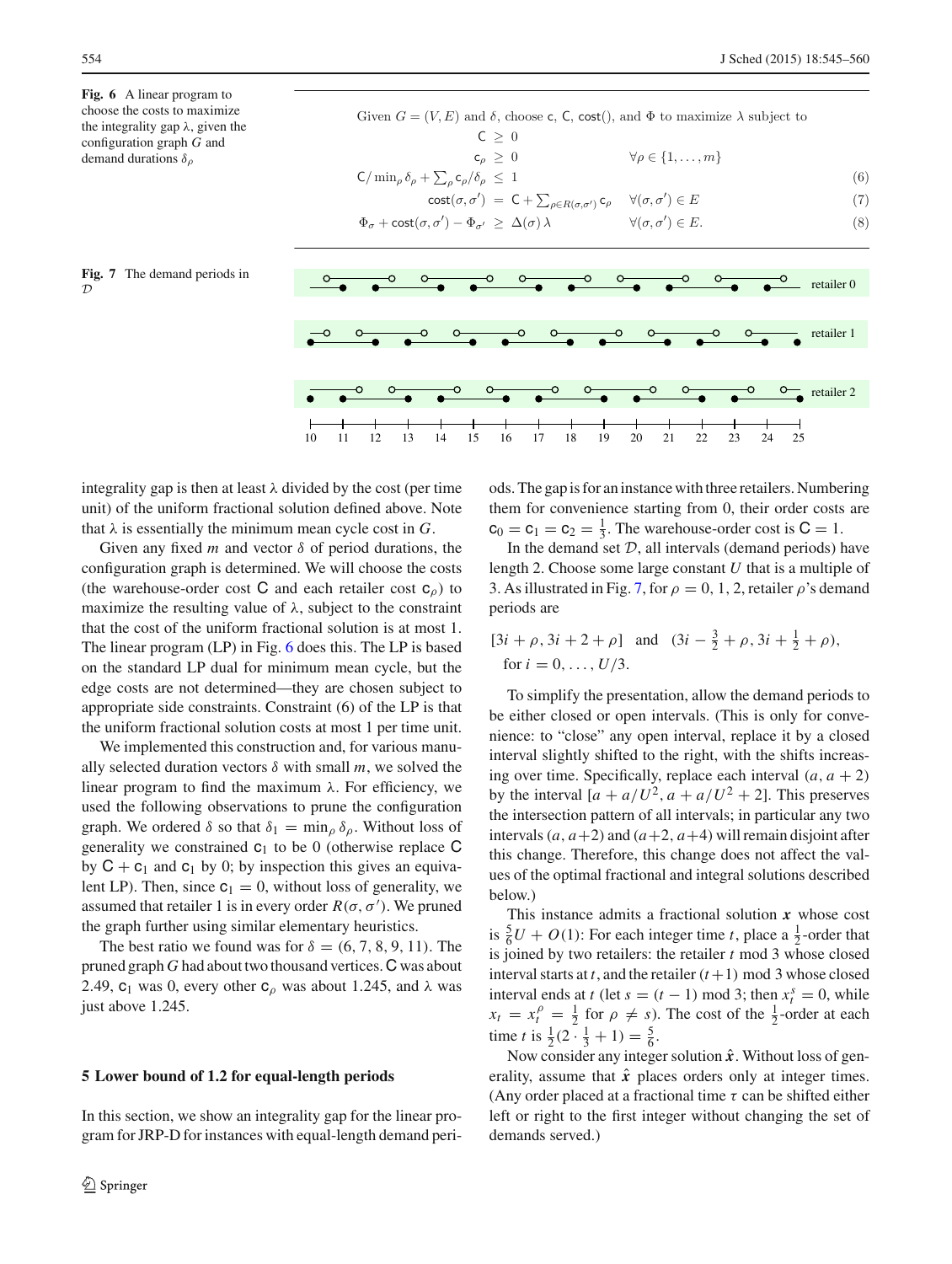If a retailer  $\rho$  has an order at time *t*, then its next order must be at  $t+1$ ,  $t+2$  or  $t+3$ , because for any  $t$  the interval  $(t, t+4)$ contains a demand period of retailer  $\rho$ . Thus, each retailer  $\rho$ has to join some order in each triple  $\{t + 1, t + 2, t + 3\}$ . So, the retailer-cost per time unit for  $\rho$  is at least  $\frac{\rho}{\rho/3} = \frac{1}{9}$ , and the total retailer-cost per time unit is at least  $\frac{3}{9} = \frac{1}{3}$ .

Similarly, if there is a warehouse order at time *t*, then the next order must be at time  $t + 1$  or  $t + 2$ , because the interval  $(t, t + 3)$  contains a demand period of some retailer. So there must be some order in each pair  $\{t + 1, t + 2\}$ . So the warehouse-order cost per time unit is at least  $C/2 = \frac{1}{2}$ .

In total, the total cost per time unit is at least  $\frac{1}{3} + \frac{1}{2} = \frac{5}{6}$ (matching the cost of the fractional solution), even if the retailer orders could be coordinated perfectly with the warehouse orders. In the rest of this section, we show that, because perfect coordination is not possible, the actual cost is higher.

Recall that (without loss of generality) in  $\hat{x}$  orders occur only at integer times. For each  $\rho$ , call the endpoints of  $\rho$ 's closed intervals  $\rho$ 's *endpoint times* (these are times *t* with (*t* −  $ρ$ ) mod 3 ∈ {0, 2}). Call the midpoints of  $ρ$ 's closed intervals  $\rho$ 's *inner times* (these are times *t* with  $(t - \rho)$  mod 3 = 1). Assume (without loss of generality by the feasibility and optimality of  $\hat{x}$ ) that  $\hat{x}$  satisfies the following conditions:

- (c1) For any  $\rho$  and any pair of consecutive endpoint times  $\{t, t+1\}$  of  $\rho$ ,  $\rho$  joins an order at time *t* or  $t+1$  (because  $\rho$  has an open interval containing only integers  $\{t, t+1\}$ .
- (c2) If *t* is an inner time of retailer  $\rho$  and  $\rho$  joins an order at *t*, then
	- (c2.1) there is no order at time  $t 1$  or  $t + 1$ , and
	- (c2.2) all retailers have orders at time *t*.

(For (c2.1): if there is an order at time  $t - 1$  or  $t + 1$ , then retailer  $\rho$  can be moved to that order from the order at time *t*. For (c2.2): for each retailer  $\rho' \neq \rho$  both time *t* and either  $t - 1$  or  $t + 1$  are endpoint times, but per (c2.1) there is no order at  $t - 1$  or at  $t + 1$ , so, by (c1),  $\rho'$  must have an order at *t*.)

The idea of the analysis is similar to the argument in Sect. [4](#page-7-2) for the lower bound of 1.245 for general instances: represent the possible schedules by walks in a finite configuration graph.

Fix any feasible schedule. At any integer time *t*, the *configuration* of the schedule at time *t* is the 4-digit string  $s\sigma_0\sigma_1\sigma_2$ , where  $s = t \mod 3$  and, for each retailer  $\rho = 0, 1, 2$ , the elapsed time since the retailer last joined an order is  $\sigma_{\rho}$ . Since the schedule is feasible, each  $\sigma_{\rho}$  is in {0, 1, 2}, so there are at most  $3<sup>4</sup>$  possible configurations.

Suppose a schedule is in configuration  $s\sigma_0\sigma_1\sigma_2$  at time *t*, then transitions to  $s' \delta_0 \delta_1 \delta_2$  at time  $t + 1$ . Necessarily  $s' =$  $(s + 1)$  mod 3. Let *R* be the set of retailers (possibly empty)



<span id="page-10-0"></span>**Fig. 8** Graphical representation of a transition. Configuration 0002 is on the *left*. At time  $t + 1$  all retailers issue an order. After removing spurious orders (keeping track of only the last one), the new configuration is 1000, which is equivalent (by symmetry) to 0000. The transition costs  $1 + \frac{1}{3} \cdot 3 = 2$ 

that join the order (if any) at time  $t + 1$ . For each retailer  $\rho$ , (i) if  $\rho \notin R$  then  $\delta_{\rho} = \sigma_{\rho} + 1$ , while (ii) if  $\rho \in R$  then  $\delta_{\rho} = 0$ . Say a pair  $s\sigma_0\sigma_1\sigma_2 \rightarrow s'\delta_0\delta_1\delta_2$  is a *possible transition* if the pair relates this way for some *R*. The *cost* of the transition equals the cost of the order: 0 if  $R = \emptyset$ , or  $1 + \frac{1}{3} |R|$  otherwise. (Here, unlike in Section [4,](#page-7-2) the elapsed time per transition is always 1, and *R* can be empty.)

Represent each possible configuration graphically by a rectangle with a row for each retailer  $\rho = 0, 1, 2$ . Each row has two cells, representing times  $t - 1$  and  $t$ , respectively: a circle in the first cell means  $\sigma_0 = 1$ , a circle in the second cell means  $\sigma_{\rho} = 0$ , no circle means  $\sigma_{\rho} = 2$ . A dot in the cell means that time is an endpoint time for the retailer; no dot means the time is an inner time. The dot pattern of any one row determines, and is determined by, *s*. Figure [8](#page-10-0) shows an example of a single transition.

Any two configurations are *equivalent* if one can be obtained from the other by permuting the rows of the graphical representation (i.e., the retailers). Each graphical representation has one row with a dot in both columns, one row with a dot in the second column only, and one row with a dot in the first column only. Define the *canonical representative* of an equivalence class to be the configuration in which these three rows are, respectively, first, second, and third. In all such configurations,  $s$  is zero, so there are at most  $3<sup>3</sup>$  equivalence classes.

Now restrict the configurations further to those that are realizable in  $\hat{x}$ , in that they do not violate conditions (c1)– (c2): by Condition (c1), if a row has two dots, then one of the dots must be circled; by Condition (c2), if a column has a dot-less circle, then all cells in the column have circles. Note that the equivalence relation respects these conditions: in a given equivalence class, either all configurations meet both conditions, or none do.

Finally, define graph *G* to have a node for each realizable equivalence class. For each possible transition  $\sigma \to \sigma'$ between remaining configurations  $\sigma$  and  $\sigma'$ , add a directed edge in *G* from the equivalence class of  $\sigma$  to that of  $\sigma'$ . Give the edge cost equal to the cost of the transition. By a routine but tedious calculation, *G* is the 10-node graph shown in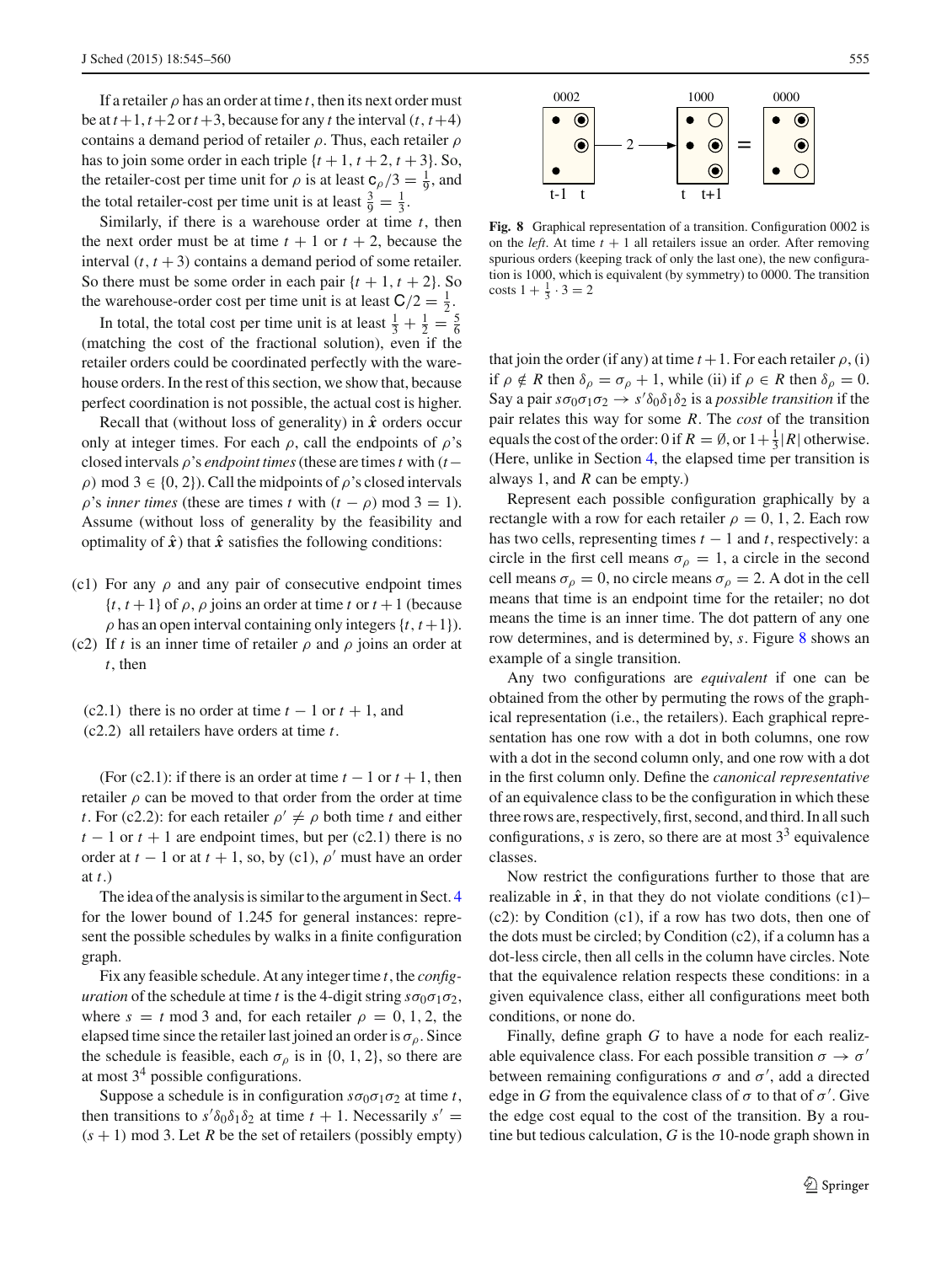<span id="page-11-0"></span>



Fig. [9.](#page-11-0) Each node is represented by its canonical representative.

Next we argue that every cycle in this graph has average edge cost at least 1. Define the following potential function  $\Phi(\sigma)$  on configurations:

| $\sigma$                                                             |  | 0000 0001 0002 0021 0022 0101 0102 0111 0121 0122 |  |  |  |  |
|----------------------------------------------------------------------|--|---------------------------------------------------|--|--|--|--|
| $\Phi(\sigma)$ 1 1 $\frac{2}{3}$ $\frac{2}{3}$ $\frac{1}{3}$ 1 0 0 0 |  |                                                   |  |  |  |  |

It is routine (if tedious) to verify that for each edge  $\sigma \rightarrow$  $\sigma'$ , its cost cost( $\sigma$ ,  $\sigma'$ ) satisfies

<span id="page-11-1"></span>
$$
cost(\sigma, \sigma') \ge \Phi(\sigma') - \Phi(\sigma) + 1.
$$
\n(9)

For any path of length *U* in *G* (summing inequality [\(9\)](#page-11-1) along all edges on this path) the cost of the path is  $U - O(1)$ .

The equivalence classes of the configurations of the schedule  $\hat{x}$  (one for each time *t* ∈ [*U*]) form a path of length *U* in *G*. The cost of  $\hat{x}$  equals the cost of the path, which must be at least  $U - O(1)$ . Recalling that there is a fractional solution of cost  $\frac{5}{6}U + O(1)$ , this shows that the integrality gap is at least  $\frac{6}{5} = 1.2$ :

**Theorem 4** *For instances with all demand periods equal, the integrality gap of the LP at least* 1.2*.*

(The bound in the above proof is tight: the following cycles have average edge cost 1: 0000  $\rightarrow$  0111  $\rightarrow$  0000, 0101  $\rightarrow$  $0122 \rightarrow 0002 \rightarrow 0101$ , and  $0121 \rightarrow 0022 \rightarrow 0001 \rightarrow$ 0121.)

#### **6 APX-hardness for equal-length demand periods**

Let JRP- $D_{FA}$  be the restriction of JRP-D where each retailer has at most four demands and all demand periods are of the same length. In this section, we show that  $JRP-D_{E4}$  is APX-hard by giving a PTAS-reduction from Vertex Cover in cubic graphs, that is graphs with every vertex of degree three. Vertex Cover is known to be APX-complete for such graphs [\(Alimonti and Kann 2000\)](#page-15-10).

Roughly speaking, given any cubic graph  $G = (V, E)$ with *n* vertices and  $m (= 3n/2)$  edges, the reduction produces an instance  $\mathcal{J}_G$  of JRP-D<sub>E4</sub>, such that *G* has a vertex cover of size *K* iff  $\mathcal{J}_G$  has a schedule of cost  $10.5n + K + 6$ . Since any vertex cover has size at least  $m/3 = n/2$ , this is a PTASreduction. Such reduction and a PTAS for  $\mathcal{J}_G$  would give a PTAS for Vertex Cover in degree-three graphs.

**Construction of instance**  $\mathcal{J}_G$ . Fix a given undirected cubic graph *G* with vertex set  $V = \{0, \ldots, n-1\}$  and edges  $e_0, \ldots, e_{m-1}$ .  $\mathcal{J}_G$  consists of  $1 + m + n$  gadgets: one *support gadget* SG, an *edge gadget* EG*<sup>j</sup>* for each edge *e <sup>j</sup>* , and a *vertex gadget* VG*<sup>i</sup>* for each vertex *i*. All retailer and order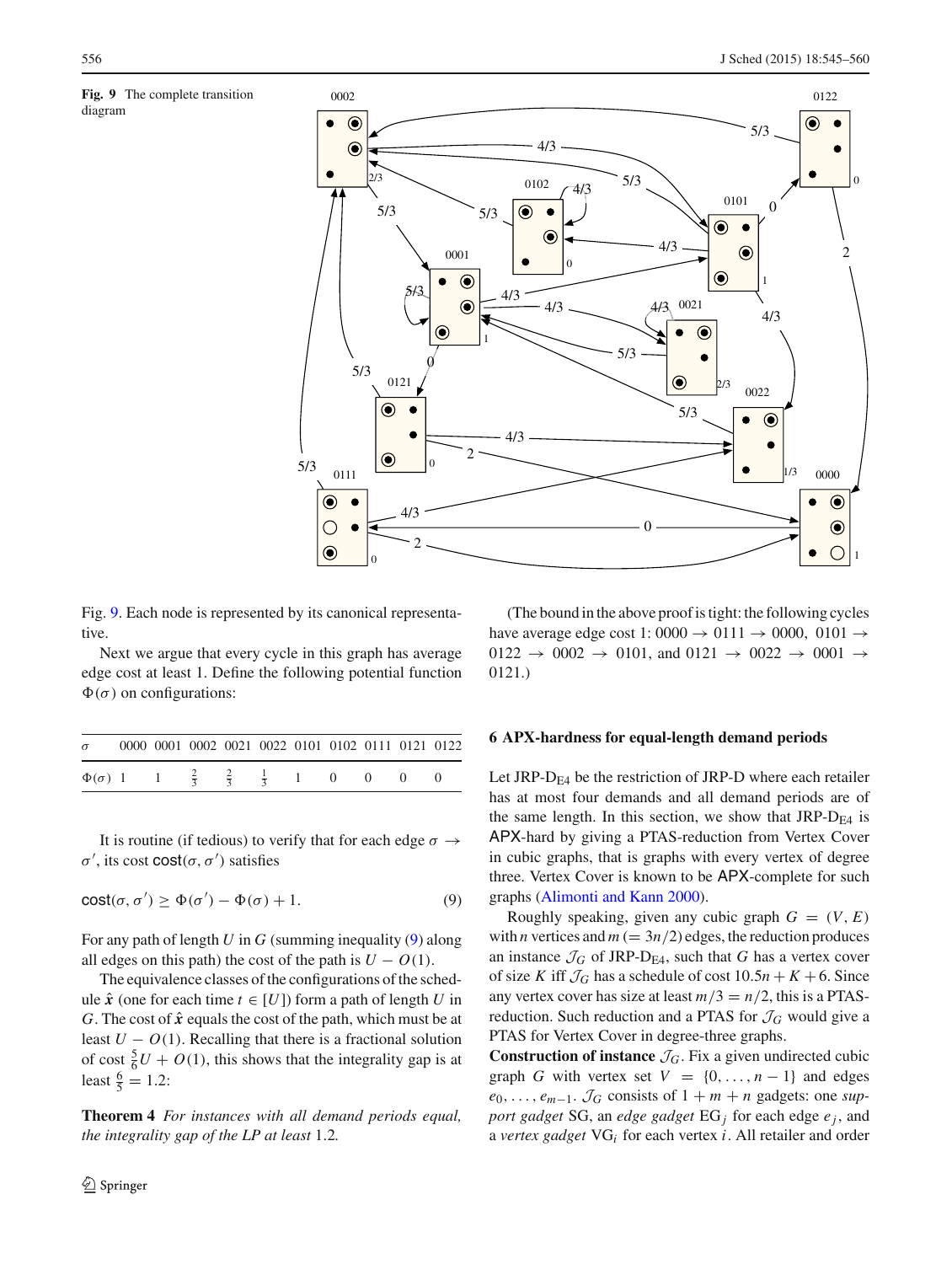<span id="page-12-0"></span>**Fig. 10** The construction of instance  $\mathcal{J}_G$ . The figure shows the support gadget SG, an edge gadget EG*j* , and a vertex gadget  $VG_i$  for a vertex *i* with edges  $e_i$ , *eb*, and *ec*. *Shaded* regions represent retailers. *Horizontal line* segments represent demand periods



costs equal 1 ( $C = c<sub>\rho</sub> = 1$ ) and all demand periods have length 4*m*. All release times and deadlines are integers in the interval [−4*m*, 12*m* + 1]; without loss of generality, restrict attention to schedules with integer order times. The gadgets are as follows.

*The support gadget SG* SG has its own retailer, the *supportgadget retailer*, having three demands with periods [−4*m* − 1, −1], [2*m*, 6*m*], and [8*m* + 1, 12*m* + 1]. These periods are separated by two *gaps* of length 2*m*. Call the times {−1, 4*m*, 8*m*+1}*support gadget* times; orders at these times suffice to satisfy the three demands.

*Edge gadgets EG j* Each edge  $e_j$  in *G* has its own *edge* retailer, having two demands with, respectively, periods  $[2 j+$  $1 - 4m$ ,  $2j + 1$ ] and  $[2j, 2j + 4m]$ . These demands can be satisfied with a single order at time  $2j$  or  $2j + 1$ . Think of these two times as being associated with this edge  $e_i$ , each associated with one endpoint of *e <sup>j</sup>* (as explained below). All such times are in the first gap,  $[0, 2m - 1]$ .

Let  $e_j = \{i, i'\}$ , that is *i*, *i'* are the endpoints of edge  $e_j$ . Intuitively, to satisfy  $e_i$ 's retailer cheaply, there can be an order at time 2*j* or at  $2j + 1$ ; this models that  $e_j$  can be covered by either of its two endpoints. We associate one of the two times  $2j$  or  $2j + 1$  (it does not matter which one) with *i* and call it  $\alpha_{j,i}$ , while the other one is associated with  $i'$  and, naturally, called  $\alpha_{j,i'}$ .

*Vertex gadgets*  $VG_i$  For each vertex  $i$ , define its "vertex" time  $\beta_i = 8m - i$ . (All such times are in the second gap, [6*m* +1, 8*m*].) Do the following for each of vertex *i*'s edges. Let  $e_j$  denote the edge. Add a new *vertex retailer*  $\rho_{j,i}$ , having four demands with respective periods

$$
[\alpha_{j,i}-4m, \alpha_{j,i}], [\alpha_{j,i}, \alpha_{j,i}+4m], [\beta_i-4m, \beta_i],
$$
  
and  $[\beta_i, \beta_i+4m].$ 

Denote the periods of these four demands as  $Q_{j,i}^0$ ,  $Q_{j,i}^1$ ,  $Q_{j,i}^2$  and  $Q_{j,i}^3$ , in the above order. Note that  $Q_{j,i}^0 \cap Q_{j,i}^1 =$  $\{\alpha_{j,i}\}, Q_{j,i}^1 \cap Q_{j,i}^2 = [\beta_i - 4m, \alpha_{j,i} + 4m] \neq \emptyset, Q_{j,i}^2 \cap Q_{j,i}^3 =$  ${\lbrace \beta_i \rbrace}$ , but otherwise the four demand periods are pairwisedisjoint.

The important property is that retailer  $\rho_{i,i}$ 's four demands can be satisfied with two orders iff the two orders are at times  $\alpha_{j,i}$  and  $\beta_i$ . Also, if orders do happen to be placed at these two times, then (because  $\alpha_{j,i}$  is one of the two times belonging to  $e_j$ ) the order at time  $\alpha_{j,i}$  can satisfy both demands of edge *e <sup>j</sup>*'s retailer with no additional warehouse cost for that retailer.

Figure [10](#page-12-0) illustrates the reduction.

<span id="page-12-1"></span>**Lemma 7** *If G has a vertex cover U of size K, then*  $\mathcal{J}_G$  *has a schedule of cost at most*  $10.5n + K + 6$ .

## *Proof* Let *U* be a vertex cover of size *K*.

To construct the schedule for  $\mathcal{J}_G$ , start with orders at the support-gadget times  $\{-1, 4m, 8m + 1\}$ , each of which is joined by the support-gadget retailer. This costs 6.

Next, consider each vertex *i*. If  $i \notin U$ , then have *i*'s vertex retailers (that is, retailers  $\rho_{i,i}$  for  $e_i \ni i$ ) join the support-gadget orders at times{−1, 4*m*, 8*m*+1}. This option increases the schedule cost by  $3 \cdot 3 = 9$ .

Otherwise (for  $i \in U$ ), create an order at time  $\beta_i$ . For each of three *i*'s retailers  $\rho_{i,i}$  create an order at time  $\alpha_{i,i}$ , and have the retailer join that order and the one at time  $\beta_i$ . The order at time  $\beta_i$  is shared between *i*'s three retailers, so that order costs  $1+3 = 4$ . Each of the three orders created at times  $\alpha_{i,i}$ costs 2. The total cost for the four orders is  $3 \cdot 2 + 4 = 10$ .

Next, consider each edge *e <sup>j</sup>* . As *U* is a vertex cover, some vertex  $i \in U$  covers  $e_i$ , that is  $i \in U \cap e_i$ . By the construction of the *i*'s gadget, since  $i \in U$ , there is already an order at  $e_i$ 's time  $\alpha_{i,i}$ . Have edge  $e_i$ 's retailer join this order. Both demands of this retailer will be satisfied, since they both contain  $\alpha_{j,i}$ . The cost increases by 1 per edge.

Adding up the above costs, the total cost is  $6+9(n-K)+$ <br> $K + m = 10.5n + K + 6.$  $10K + m = 10.5n + K + 6.$ 

**Recovering a vertex cover from an order schedule** We now show the converse: given any order schedule of cost  $10.5n + K + 6$  for  $\mathcal{J}_G$ , we can compute a vertex cover of *G* of size *K*. Recall that  $\alpha_{j,i}$  denotes the time (either 2*j* or  $2j + 1$ ) that edge  $e_j$  shares with endpoint *i*.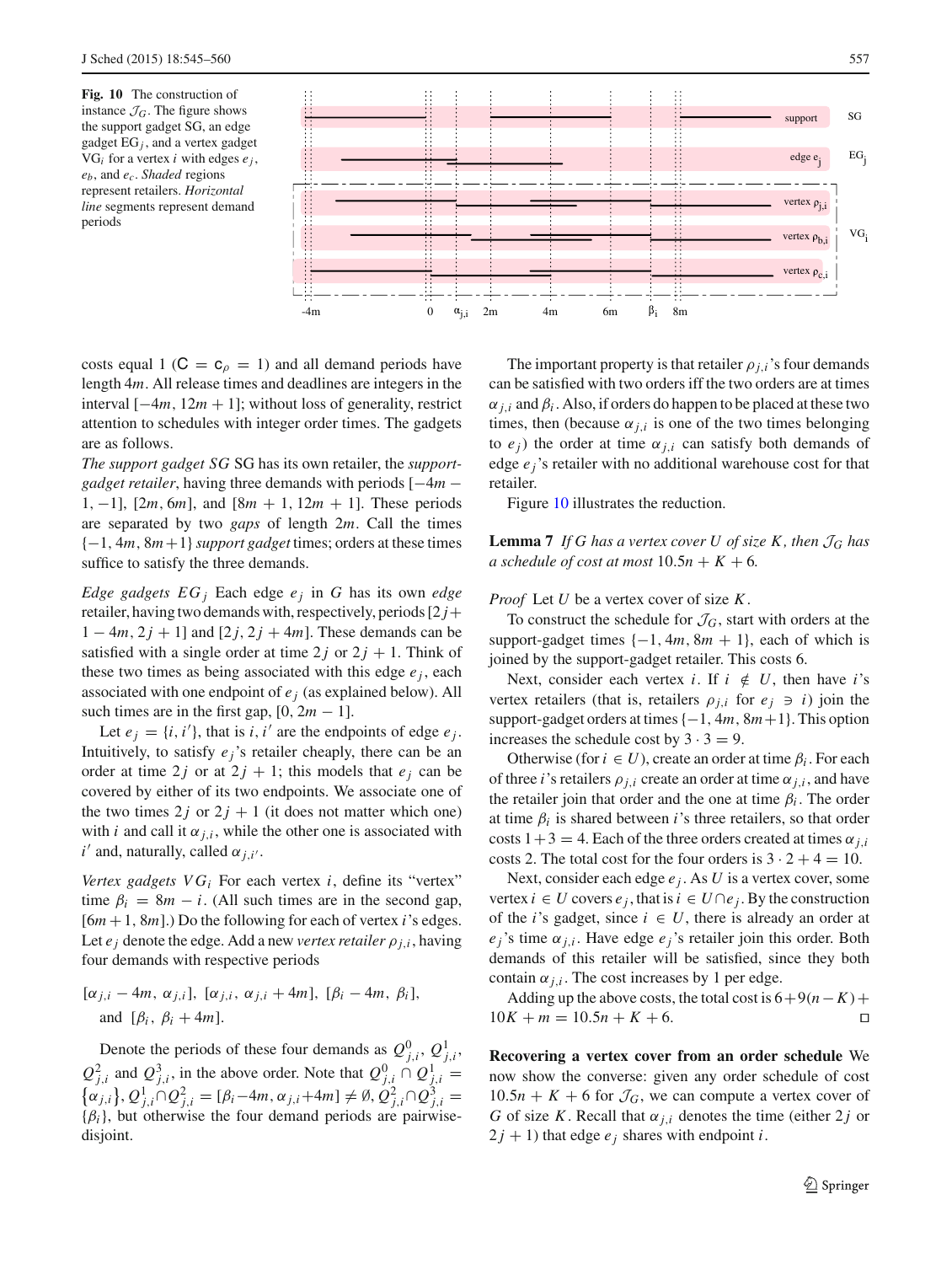Say that an order schedule *S* meeting the following desirable conditions is in *normal form*:

- (nf1) In *S*, the support-gadget retailer joins orders at the support-gadget times  $\{-1, 4m, 8m + 1\}$ .
- (nf2) In *S*, for each edge  $e_j = \{i, i'\}$ , the edge's retailer joins an order at time  $\alpha_{j,i}$  or  $\alpha_{j,i'}$ .
- (nf3) For each vertex *i*, exactly one of the following two conditions holds:
	- (a) each of *i*'s retailers  $\rho_{i,i}$  joins orders at times  $\beta_i$  and  $\alpha_{j,i}$ ;
	- (b) each of *i*'s retailers  $\rho_{i,i}$  joins the support-gadget orders at times  $\{-1, 4m, 8m + 1\}$ , and *S* has no order at time  $\beta_i$  nor at any time  $\alpha_{i,i}$ .
- (nf4) For each edge  $e_j = \{i, i'\}$ , at least one of its endpoints  $i$ ,  $i'$  satisfies Condition (nf3) (a)
- (nf5) *S* has no orders other than the ones described above.

<span id="page-13-0"></span>Given any feasible order schedule, we can put it in normal form without increasing the cost:

**Lemma 8** *Given any order schedule S for* J*G, one can compute in polynomial time a normal-form schedule S whose cost is at most the cost of S.*

*Proof* Modify *S* to satisfy Conditions (nf1) through (nf5) in turn, maintaining feasibility without increasing the cost, as follows.

*(nf1)* Combine all orders in times  $(-\infty, -1]$  into a single order at time −1. By inspection, the earliest deadline of any demand is the deadline of the first support-gadget demand, which is −1. So this modification is *safe*—it maintains feasibility without increasing the cost—and the support-gadget retailer joins the order at time  $-1$ .

Likewise, combine all orders in times  $[8m + 1, \infty)$  into a single order at time  $8m + 1$ . The last release time of any demand is the release time of the last support-gadget demand, which is  $8m + 1$ . So this modification is also safe and the support-gadget retailer joins the order at time  $8m + 1$ .

Finally, combine all orders in times[2*m*, 6*m*] into a single order at time 4*m*. The support-gadget has demand period [2*m*, 6*m*], so the support-gadget retailer must join at least one order at some time in [2*m*, 6*m*]. Thus this modification does not increase the cost. There are no deadlines in [2*m*, 4*m*) and no release times in (4*m*, 6*m*], so the modification maintains feasibility.

The resulting schedule satisfies Condition (nf1).

(*nf2*) Consider any edge  $e_j = \{i, i'\}$ . If the edge's retailer does not join an order at one of the times  $\alpha_{j,i}$  or  $\alpha_{j,i'}$  associated with  $e_i$  then, by inspection of his demands, the retailer must join at least two orders. Remove him from these two orders, reducing the cost by two, and have him join a (possibly) new order at, time, say  $\alpha_{j,i}$ , satisfying both his demands and increasing the cost by two or less. The resulting schedule satisfies Conditions (nf1) and (nf2).

*(nf3)* Consider any vertex *i*. Assume first that *S* has an order at time  $\beta_i$ . If any of vertex *i*'s retailers, say  $\rho_{i,i}$ , does not join the order at time  $\beta_i$ , then move him from some order at any later time (there must be one in his last demand period  $Q_{j,i}^3 = [\beta_i, \beta_i + 4m]$ ) to the existing order at time  $\beta_i$ . Then, if retailer  $\rho_{i,i}$  does not join an order at time  $\alpha_{i,i}$  (or there is no such order), he must participate in at least two orders at times other than  $\beta_i$ ; remove him from these two orders and have him join a (possibly new) order at time  $\alpha_{j,i}$ . Finally, remove the retailer from all orders other than those at times  $\beta_i$  and  $\alpha_{i,i}$ . These operations are safe, and now vertex *i* meets Condition (nf3).

In the other case *S* has no order at time  $\beta_i$ . Then each of vertex *i*'s retailers must join at least three orders. Remove each such retailer from all those orders and add him instead to the existing orders at the support-gadget times {−1, 4*m*, 8*m* + 1}. Note that support-gadget times are different than all times  $\alpha_{j,i}$ . This is safe, does not increase the cost, and now vertex *i* meets Condition (nf3).

As these operations affect only vertex retailers, Conditions (nf1) and (nf2) still hold too.

(*nf4*) Consider any edge  $e_j = \{i, i'\}$ . By Condition (nf2), there is an order at time  $\alpha_{j,i}$  or  $\alpha_{j,i'}$ . By symmetry, we can assume that there is an order at time  $\alpha_{i,i}$ . If vertex *i* satisfies Condition (nf3) (a), we are done. Otherwise, *i* satisfies Condition (nf3) (b). Remove each of *i*'s three retailers from orders at times −1, 4*m*, 8*m* +1, reducing *i*'s cost by 9. Then: create an order at time  $\beta_i$  and have them join this order (at cost 4), have retailer  $\rho_{i,i}$  join the order at time  $\alpha_{i,i}$  (at cost 1), and have the other two retailers  $\rho_{j',i}$  and  $\rho_{j'',i}$  join (possibly new) orders at times  $\alpha_{j',i}$  and  $\alpha_{j'',i}$  (at cost at most 2 each). The total cost of these new orders is at most 9, thus this modification does not increase the overall cost, and afterwards *e <sup>j</sup>* satisfies Condition (nf4).

*(nf5)* Remove all retailers from orders not described above, then delete empty orders. As the orders described above satisfy all the demands, this is safe. Now Condition (nf5) holds as well.  $\Box$ 

<span id="page-13-1"></span>**Lemma 9** *Given an order schedule S for*  $J_G$  *of cost* 10.5*n* + *K* + 6*, one can compute in polynomial time a vertex cover of G of size K .*

*Proof* By Lemma [8,](#page-13-0) without loss of generality we can assume that that *S* is in normal form.

By Condition (nf1), the cost for the support-gadget orders (at times  $\{-1, 4m, 8m + 1\}$ , but not yet counting the retailer cost for any vertices) is  $3 \cdot 2 = 6$ .

By Condition (nf3), the cost associated with vertices is as follows. Fix any vertex *i*. If *S* has an order at time  $\beta_i$  then that order is joined by each of vertex *i*'s retailers, at cost  $1+3 = 4$ ; also, each of *i*'s retailers joins its own order (at a time  $\alpha_{i,i}$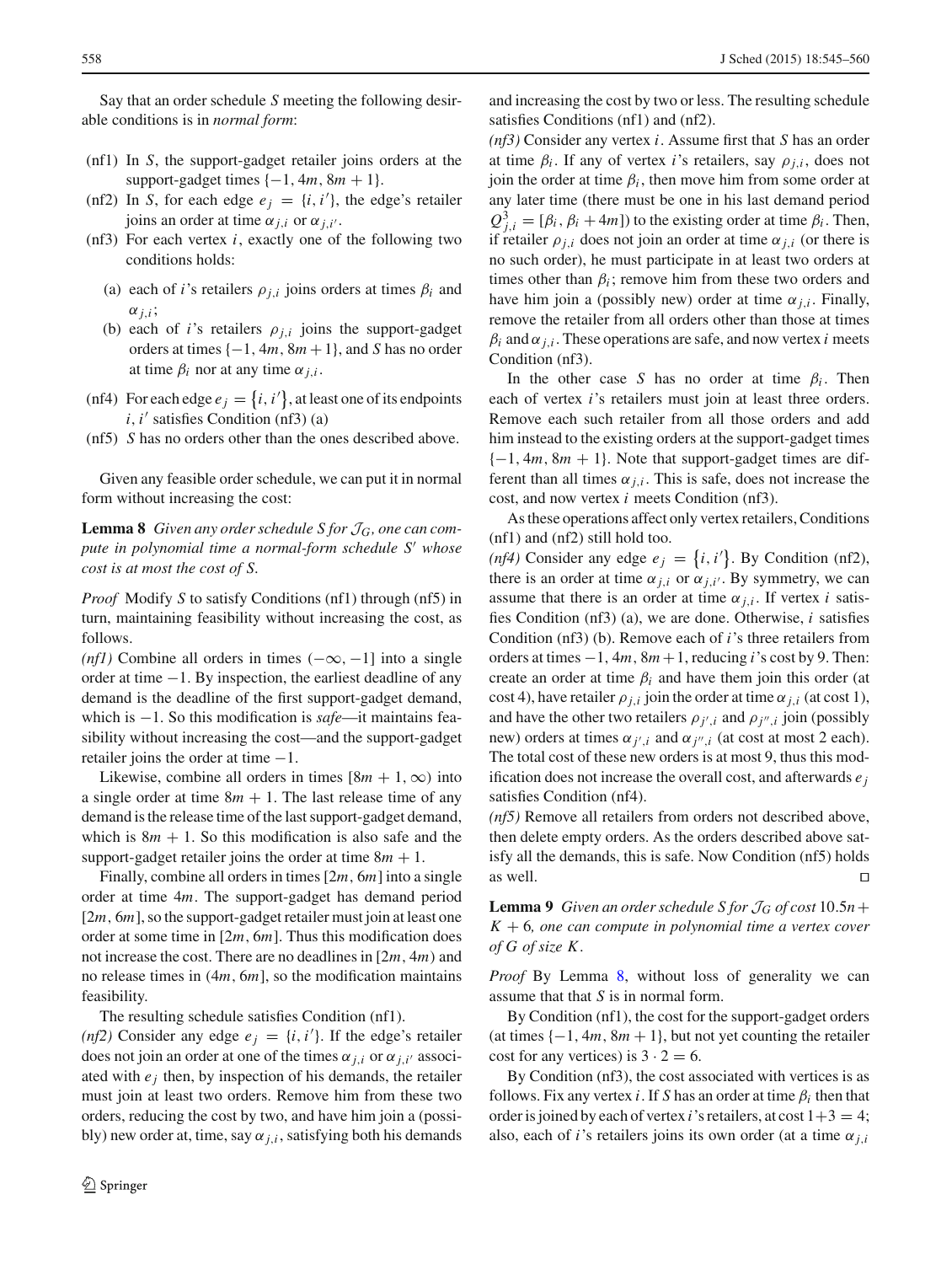where  $e_i \ni i$ , which costs 2. Thus the cost associated with vertex *i* is  $4 + 2 \cdot 3 = 10$ . Otherwise (that is, when *S* has no order at time β*i*), each of *i*'s three retailers joins the three support-gadget orders, so the cost associated with  $i$  is  $3 \cdot 3 =$ 9. Putting it together, and letting  $\ell$  be the number of vertices *i* that have an order at time  $\beta_i$ , the total cost associated with all vertices can be written as  $10\ell + 9(n - \ell) = 9n + \ell$ .

By Condition (nf2), the cost associated with edges is as follows. For each edge  $e_j = \{i, i'\}$ , Condition (nf4) guarantees that one of  $i$  or  $i'$  satisfies Condition (nf3)(a). By symmetry, assume that it is *i*. Since  $\rho_{i,i}$  already has an order at  $\alpha_{i,i}$ , we can have retailer  $e_j$  join this order at cost 1. In total, the additional cost associated with the edge gadgets is  $m = 1.5n$ .

In sum, the schedule costs  $6 + (9n + \ell) + 1.5n = 10.5n +$  $\ell + 6$ . Hence,  $\ell = K$ .

Now define  $U$  to contain the  $\ell$  vertices  $i$  for which  $S$  makes an order at time  $\beta_i$ . For each edge  $e_j = \{i, i'\}$ , by Condition (nf4), there is an order at one of  $e_j$ 's associated times, say  $\alpha_{j,i}$ . By Condition (nf3), there is also an order at time  $\beta_i$ , so, by definition, *U* contains vertex *i*. Thus, *U* is a vertex  $\Box$ cover.

Here is the proof of  $APX$ -hardness. Recall that JRP- $D_{FA}$ is JRP-D restricted to instances with equal-length demand periods and at most four demands.

## **Theorem 5** *JRP-DE4 is* APX*-hard.*

*Proof* Ve[rtex](#page-15-10) [Cover](#page-15-10) [in](#page-15-10) [cubic](#page-15-10) [graphs](#page-15-10) [is](#page-15-10) APX-hard (Alimonti and Kann, [2000,](#page-15-10) §3). We give a PTAS-reduction from that problem to JRP- $D_{FA}$ .

Given any cubic graph *G* with  $n \geq 6$  vertices, and any  $\epsilon$ 0, compute the instance  $\mathcal{J}_G$  from Lemma [7.](#page-12-1) By inspection of the proof, in  $\mathcal{J}_G$  all demand periods have equal length and (because *G* has degree three) each retailer has at most four demands, so  $\mathcal{J}_G$  is an instance of JRP-D<sub>E4</sub>.

Now suppose we are given any  $(1 + \epsilon/24)$ -approximate solution *S* to  $\mathcal{J}_G$ . From *S*, compute a vertex cover *U* for *G* using the computation from Lemma [9.](#page-13-1) The computations of  $\mathcal{J}_G$  from  $G$ , and of  $U$  from  $S$ , can be done in time polynomial in *n*. To finish, we show that the vertex cover *U* has size at most  $(1 + \epsilon)K^*$ , where  $K^*$  is the size of the optimal vertex cover in *G*.

By Lemma [7,](#page-12-1)  $\mathcal{J}_G$  has an order schedule of cost at most 10.5*n* + *K*<sup>∗</sup> + 6. Since *G* is cubic,  $K$ <sup>∗</sup> ≥ *m*/3 = *n*/2, so  $10.5n + 6 \le 11.5n \le 23K^*$ . Thus *S* has cost at most

$$
(1 + \epsilon/24)(10.5n + K^* + 6)
$$
  
= 10.5n + K^\* + 6 + (\epsilon/24)(10.5n + K^\* + 6)  

$$
\leq 10.5n + K^* + 6 + (\epsilon/24)(23K^* + K^*)
$$
  
= 10.5n + (1 + \epsilon)K^\* + 6.

Since all costs are integer, the cost of *S* is in fact at most  $10.5n + K + 6$ , where  $K = \lfloor (1 + \epsilon)K^* \rfloor$ . Using this bound and Lemma [9,](#page-13-1) the vertex cover *U* has size at most  $K <$  $(1 + \epsilon)K^*$ .

Since JRP-D<sub>E4</sub>  $\in$  APX (it has a constant-factor approximation algorithm), the theorem implies that JRP- $D_{E4}$  is APXcomplete.

Of course,  $APX$ -hardness implies that, unless  $P = NP$ , there is no PTAS for JRP-D<sub>E4</sub>: that is, for some  $\delta > 0$ , there is no polynomial-time  $(1 + \delta)$ -approximation algorithm for  $JRP-D<sub>E4</sub>$ .

## **7 Final comments**

The integrality gap for the standard JRP-D LP relaxation is between 1.245 and 1.574. We conjecture that neither bound is tight. Although we do not have a formal proof, we believe that our refined distribution for the tally game given here is optimal: it was optimized under the assumption that it never generates more than two samples, and allowing more than two samples, according to our calculations, can only increase the value of  $\mathcal{Z}(p)$ . Thus improving the upper bound will likely require a different approach.

There is a simple algorithm for JRP-D that provides a (1, 2)-approximation, meaning that its warehouse-order cost is not larger than that in the optimum, while its retailer order cost is at most twice that in the optimum [\(Nonner and Souza](#page-15-1) [2009](#page-15-1)). One can combine that algorithm and the one here by choosing each algorithm with a certain probability. This simple approach does not improve the approximation ratio, but it may be possible to do so if, instead of using the algorithm presented here, one appropriately adjusts the probability distribution.

The computational complexity of general JRP-D, as a function of the maximum number *p* of demand periods of each retailer, is essentially resolved: for  $p \geq 3$  the problem is APX-hard [\(Nonner and Souza 2009](#page-15-1)), while for  $p \leq 2$ , it can be solved in polynomial time (for  $p = 1$  it can be solved with a greedy algorithm; for  $p = 2$  one can apply a dynamic programming algorithm similar to that used in the proof of Lemma [5\)](#page-6-0). For the case of equal-length demand periods, we showed that the problem remains APX-hard for  $p \geq 4$ . It would be nice to settle the case  $p = 3$ , which remains open. We conjecture that this case is also NP-complete.

Finally, we note that any LP-based algorithm for JRP-D can be used as a building block for general JRP (with arbitrary waiting costs) [\(Bienkowski et al. 2014\)](#page-15-11). The construction combines One-Sided Retailer Push and Two-Sided Retailer Push algorithms [\(Levi et al. 2008\)](#page-15-3) with an appropriately crafted and scaled instance of JRP-D. By plugging our 1.574 approximation to solve the JRP-D instance, the algorithm of